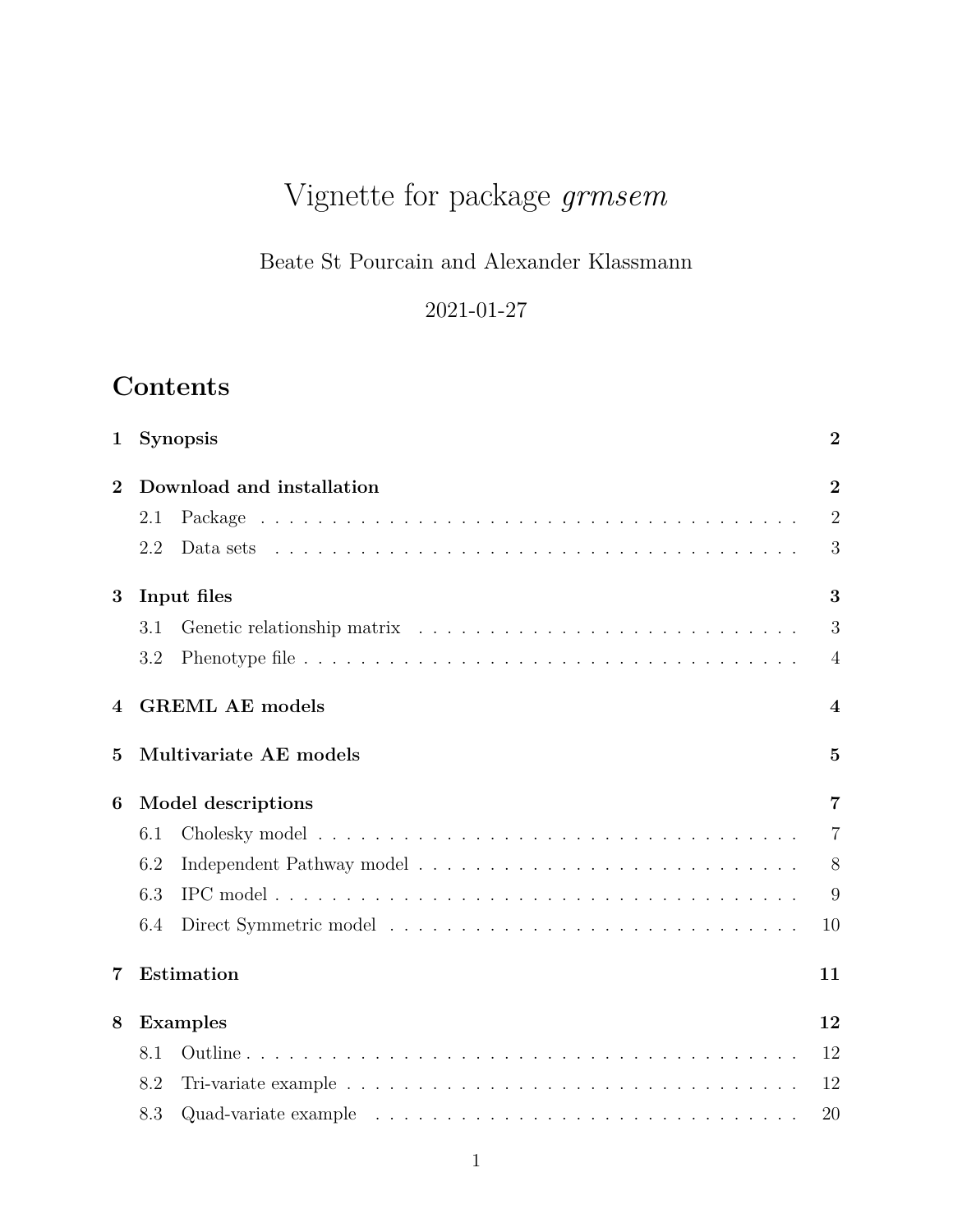**[References](#page-33-0) 34**

# <span id="page-1-0"></span>**1 Synopsis**

The grmsem package is an open-source quantitative genetics tool that supports the modelling of genetic and residual covariance structures in samples of unrelated individuals with genome-wide genotyping information. grmsem allows fitting different models describing the underlying multivariate genetic architecture of quantitative traits, as captured by a geneticrelationship-matrix (GRM), using structural equation modelling (SEM) techniques and a maximum likelihood approach (GRM-SEM). Analogous to twin models, the grmsem package includes multiple models, such as a Cholesky decomposition model, an Independent Pathway model and the Direct Symmetric model, but also novel models such as a hybrid Independent Pathway / Cholesky model. A general form of these models can be automatically fitted. The user can adapt each model by changing the pre-fitted parameters. All estimates can be obtained in standardised form. Follow-up analyses include estimations of genetic and residual covariance and correlations, bivariate heritabilities, and factorial coheritabilities and co-environmentalities. grms em replaces the package gsem, presented in (ST POURCAIN *et al.* 2018), because an unrelated package with the same name had been released simultaneously.

# <span id="page-1-1"></span>**2 Download and installation**

## <span id="page-1-2"></span>**2.1 Package**

The calculations performed by the package grmsem are computationally demanding. Hence it is highly recommended to optimise the R software prior to installing the package. This can be done within a Linux environment using OpenBLAS (an optimised Basic Linear Algebra Subsystem library), ATLAS (Automatically Tuned Linear Algebra Software) or the Intel MKL (Math Kernel Library) to improve the performance of basic vector and matrix operations (see [here](https://csantill.github.io/RPerformanceWBLAS/) for further information). The package itself can be installed by standard commands, using either of the two options:

- install.packages("grmsem") (latest CRAN release)
- devtools::install\_git('https://gitlab.gwdg.de/beate.stpourcain/grmsem') (development version)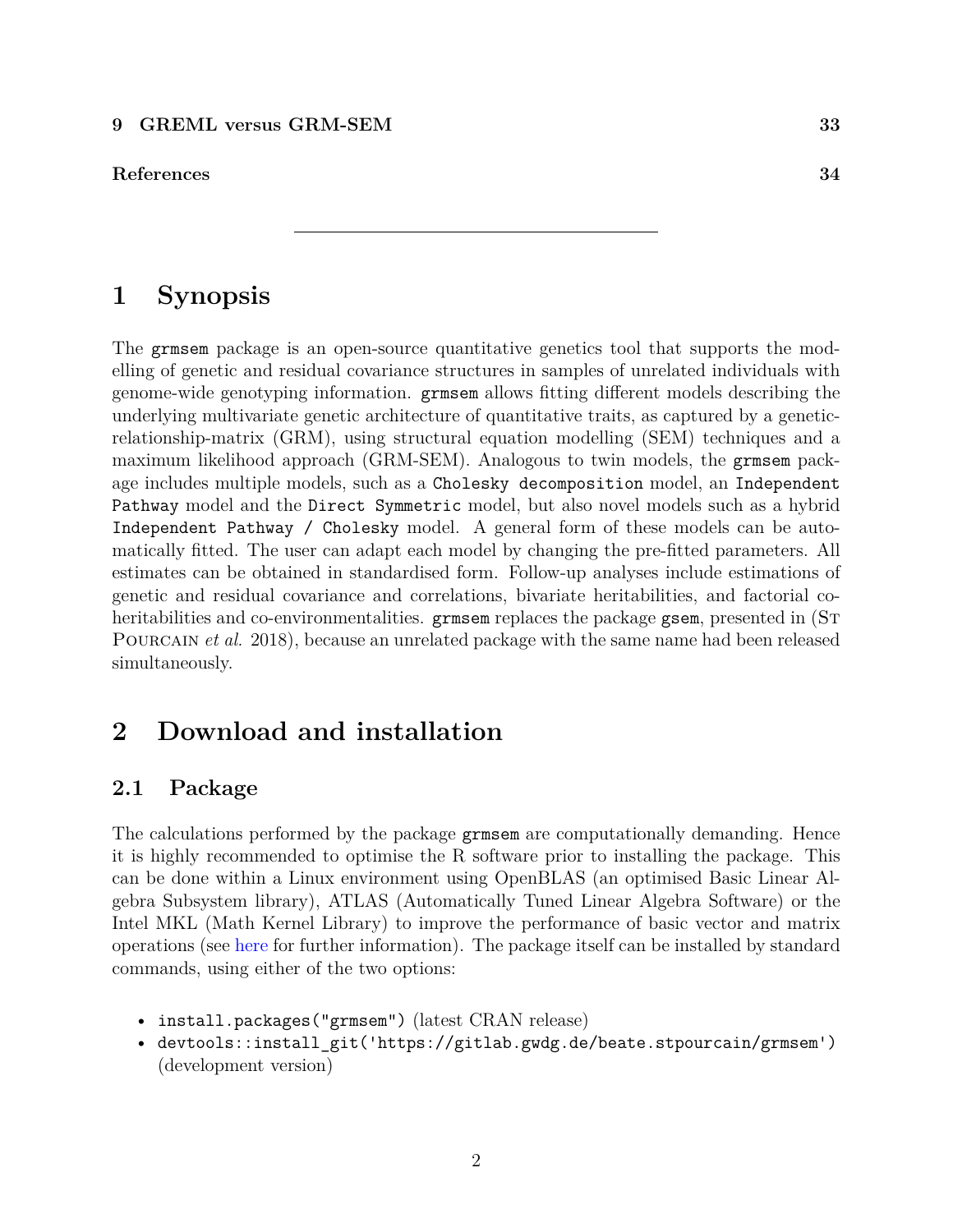grmsem should be run in parallel by setting the cores option of grmsem.fit(). Empirically, good performance was achieved with cores=4, while sharing memory across as many cores as possible. For this, the entire node should be blocked so that memory across all cores is available for the job (depending on the system ranging usually between 8-24 cores). Run times and memory requirements for different examples are detailed below.

## <span id="page-2-0"></span>**2.2 Data sets**

The small data set is already included in the package. All data sets used in this vignette can be downloaded [here.](https://gitlab.gwdg.de/beate.stpourcain/grmsem_external)

# <span id="page-2-1"></span>**3 Input files**

## <span id="page-2-2"></span>**3.1 Genetic relationship matrix**

A Genetic Relationship Matrix (GRM) is a symmetric matrix with entries representing the (standardized) number of mutually shared alleles among individuals of a sample. A GRM, consisting of pairs of unrelated individuals (relatedness cut-off  $\leq$  0.05) with genome-wide information, can be estimated using [PLINK](https://www.cog-genomics.org/plink2) or [GCTA](https://cnsgenomics.com/software/gcta/#Overview) software, of which the lower triangle elements are saved in two different forms:

• **grm.gz files:** The lower triangle GRM elements are generated and saved with the [GCTA](https://cnsgenomics.com/software/gcta/#Overview) --make-grm-gz command. grm.gz files have no header and contain four columns: indices of pairs of individuals (column 1,2; corresponding to row numbers of grm.id files), number of non-missing SNPs (column 3) and the estimate of genetic relatedness (column 4). The compressed GRM file  $(\text{grm.gz})$  can be imported using the grm.input() function, specifying the file name in the working directory, and will be returned as symmetric matrix. An example is shown below:

```
> G <- grm.input("large.gcta.grm.gz")
> G[1:3,1:3] #Relationships among the first three individuals
          [,1] [,2] [,3]
[1,] 0.99354762 0.02328514 0.01644197
[2,] 0.02328514 0.99406837 0.01021175
[3,] 0.01644197 0.01021175 1.02751472
```
• **grm-bin files:** The lower triangle GRM elements are saved in binary form using the [GCTA](https://cnsgenomics.com/software/gcta/#Overview) --make-grm-bin command. The binary grm.bin file can be imported using the grm.bin.input() function, specifying the file name in the working directory, and will be returned as symmetric matrix.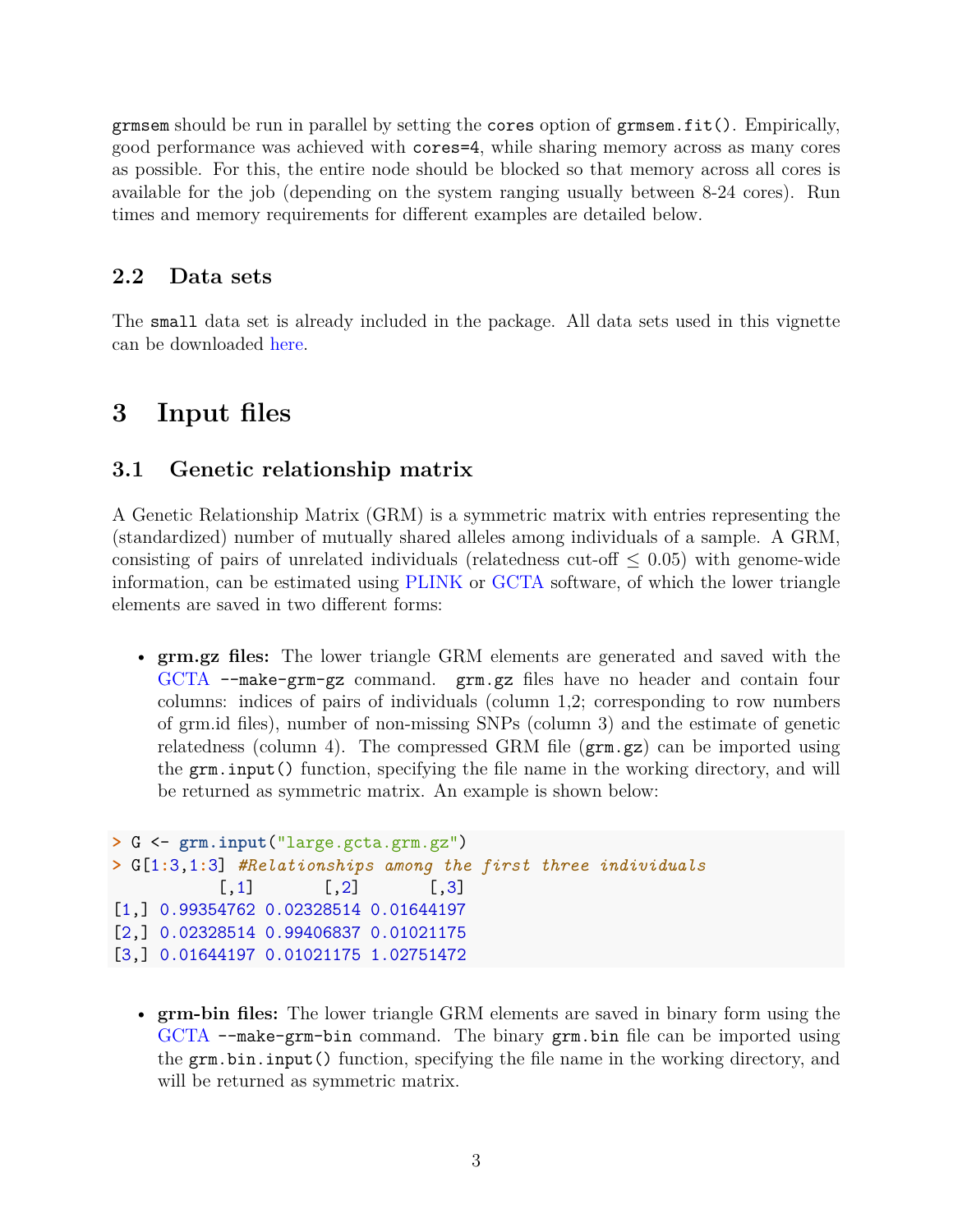## <span id="page-3-0"></span>**3.2 Phenotype file**

**Z-standardised** scores are required in form of tables (data frames) with each column representing a different phenotype. The number of columns determines the number of phenotypes **k** in the model. The observations must be **in the same order** as the individuals in the columns/rows of the GRM matrix. This order is shown, for example, in the [GCTA](https://cnsgenomics.com/software/gcta/#Overview) .id file (2-column file: family ID, individual ID). An example of a quad-variate phenotype is shown below:

**> load**("ph.large.RData") **>** ph.large[1**:**2,] Y1 Y2 Y3 Y4  $[1,] -0.7640819 -0.6016908 -0.3981901 -0.3169821$  $[2, ] -0.5099606 0.6671311 -1.3119328 -0.5601261$ 

# <span id="page-3-1"></span>**4 GREML AE models**

Genome-based restricted maximum likelihood (GREML) approaches introduced by Yang *et al.* (2010) partition the observed phenotypic variation between unrelated individuals into an additive genetic component  $(A)$ , as captured by genetic markers on a genotyping array, and a remainder (E), analogous to AE twin research methodologies. GREML (Yang *et al.* 2010) assumes an underlying "infinitesimal model", a quantitative genetics construct, where each causal locus *i* from a large number of *m* causal loci contributes a small additive effect *u<sup>i</sup>* to a phenotype y, reflecting polygenicity. These effect sizes are assumed to follow a normal distribution with variance  $\sigma_u^2$  $u^2$ . A phenotypic value  $y_j$  of an individual *j* can be predicted by the sum over the (standardised) number of alleles  $z_{ij}$  that the individual *j* carries at locus *i* multiplied by the (additive) genetic effect  $u_i$  at locus  $i$ 

<span id="page-3-2"></span>
$$
y_j = \mu + \sum_{j=1}^{m} z_{ij} u_i + e_j , \qquad (4.1)
$$

where,  $\mu$  equals the population average that is commonly set to zero,  $e_j$  is the residual for individual  $j$  and  $u_i$  the scaled (additive) effect of alleles at the causal locus  $i$ . Additive genetic effects  $u_i$  in equation [4.1](#page-3-2) are treated as random effects, following a normal distribution  $\mathbf{u} \sim N(0, \sigma_u^2)$ , where  $\sigma_u^2$  $u<sub>u</sub><sup>2</sup>$  is the variance of genetic effects. The residual  $e_j$  subsumes other (non-additive genetic, environmental and error) influences on the phenotype of individual *j*, and the residual effects in equation [4.1,](#page-3-2) too, are assumed to follow a normal distribution with  $\mathbf{e} \sim N(0, \sigma_e^2)$ . For *n* individuals, equation [4.1](#page-3-2) can be re-written in vector notation as

$$
y = \mu + Z \cdot u + e \tag{4.2}
$$

with expected variance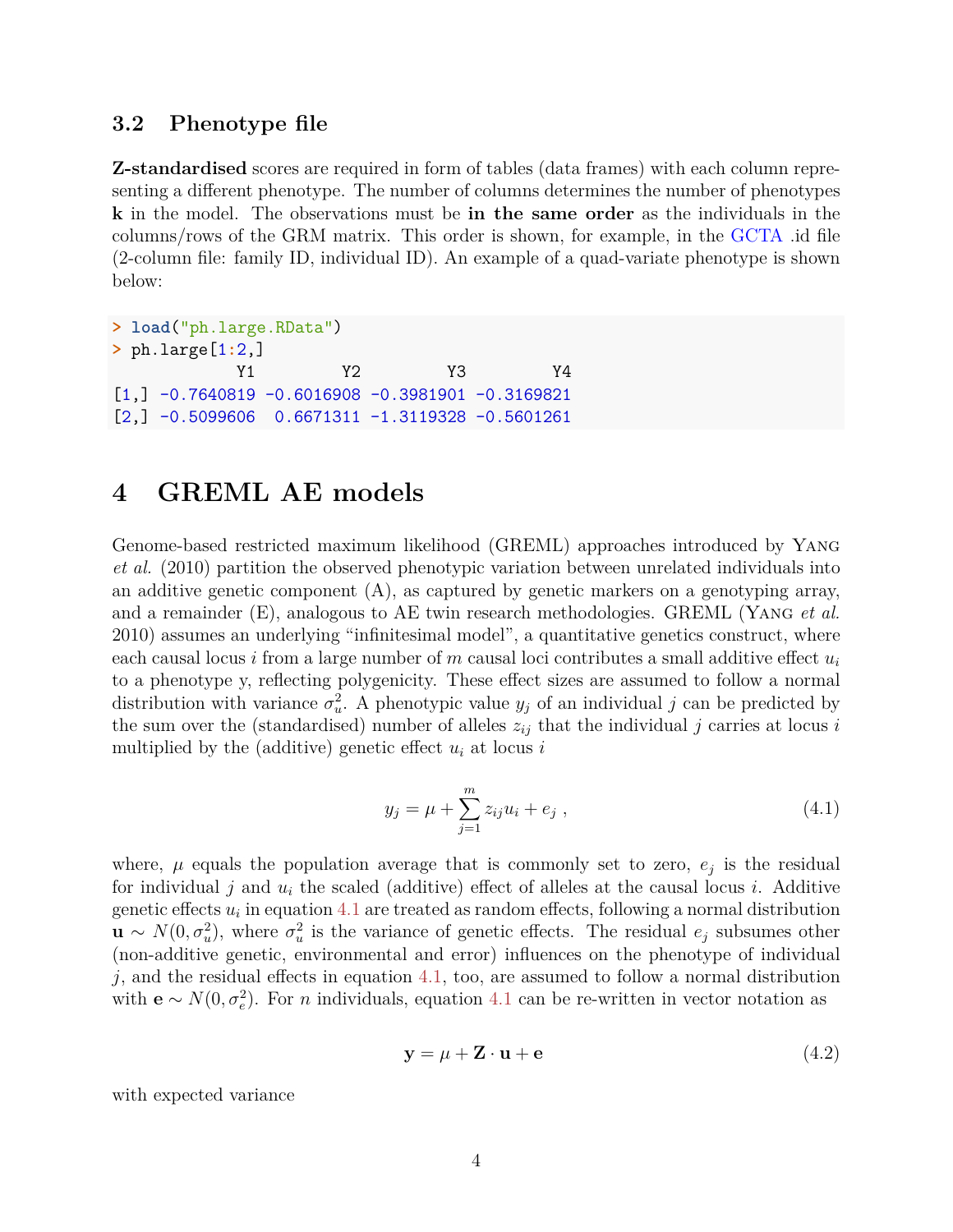$$
Var(\mathbf{y}) = \mathbf{Z}\mathbf{Z}^{\top}\sigma_u^2 + \mathbf{I}\sigma_e^2
$$
\n(4.3)

that is equivalent to  $\sigma_p^2 = \sigma_g^2 + \sigma_e^2$ *e* , and reflects, thus, the assumed independence of additive genetic and residual effects. A change of scale by defining  $\mathbf{G_c} = \frac{\mathbf{ZZ}^\top}{m}$  $\frac{Z^{\top}}{m}$  and  $\sigma_g^2 = m\sigma_u^2$  yields

$$
Var(\mathbf{y}) = \mathbf{G}_{\mathbf{c}} \sigma_g^2 + \mathbf{I} \sigma_e^2 \,, \tag{4.4}
$$

where  $G_c$  is the genetic relationship matrix (GRM) between pairs of individuals at causal loci (Yang *et al.* 2010). As *m* is not known, **G<sup>c</sup>** is approximated using *N* genome-wide SNPs (YANG *et al.* 2010). Thus,  $z_{ij}$  is approximated by  $w_{ij}$ , the standardised number of alleles that an individual  $j$  carries at locus  $i$ , assuming Hardy-Weinberg equilibrium:

$$
w_{ij} = \frac{x_{ij} - 2p_j}{\sqrt{2p_j(1 - p_j)}}
$$
\n(4.5)

Here,  $p_i$  is the sample frequency of the (arbitrary) reference allele at a locus *i* and  $x_{ij}$  denotes the number of alleles that individual *j* carries at locus *i*. Hence,  $\mathbf{G}_{c}$  is approximated by  $\mathbf{G}_{c}$ , a GRM constructed from all variants presented on a genome-wide genotyping chip (Yang *et al.* 2010), with  $\mathbf{G} = \frac{\mathbf{W}\mathbf{W}^{\top}}{N}$ . Consequently,  $\sigma_g^2$  $g<sup>2</sup>$  is an estimate of the genetic variance captured by these variants.

YANG *et al.* (2010) applied REML, a standard technique of linear mixed model regression, to estimate the parameter  $\sigma_q^2$ *g* , using genomic-relatedness-based restricted maximum-likelihood (GREML). Lee *et al.* (2012) extends the GREML approach by Yang *et al.* (2010) to the bivariate case.

## <span id="page-4-0"></span>**5 Multivariate AE models**

The package grmsem, presented in (ST POURCAIN *et al.* 2018) (referred there by its initial name gsem), allows

- fitting more than two phenotypic measures
- identifying genetic and residual covariance structures
- evaluating the model fit against saturated models (e.g. Cholesky decomposition or Direct Symmetric models)

grmsem uses a maximum likelihood approach and extends the GREML approach by Yang *et al.* (2010) to a multivariate case for *k* traits, setting fixed effect means to zero by use of **z-standardised** phenotypes. We define  $Y = (\mathbf{y_1}, \mathbf{y_2}, ..., \mathbf{y_k})$  as the  $k \cdot n$  observed phenotypic vector of k z-standardised traits of *n* individuals and denote by  $\Sigma_V$  their expected variance  $\Sigma_V = Var(Y)$ .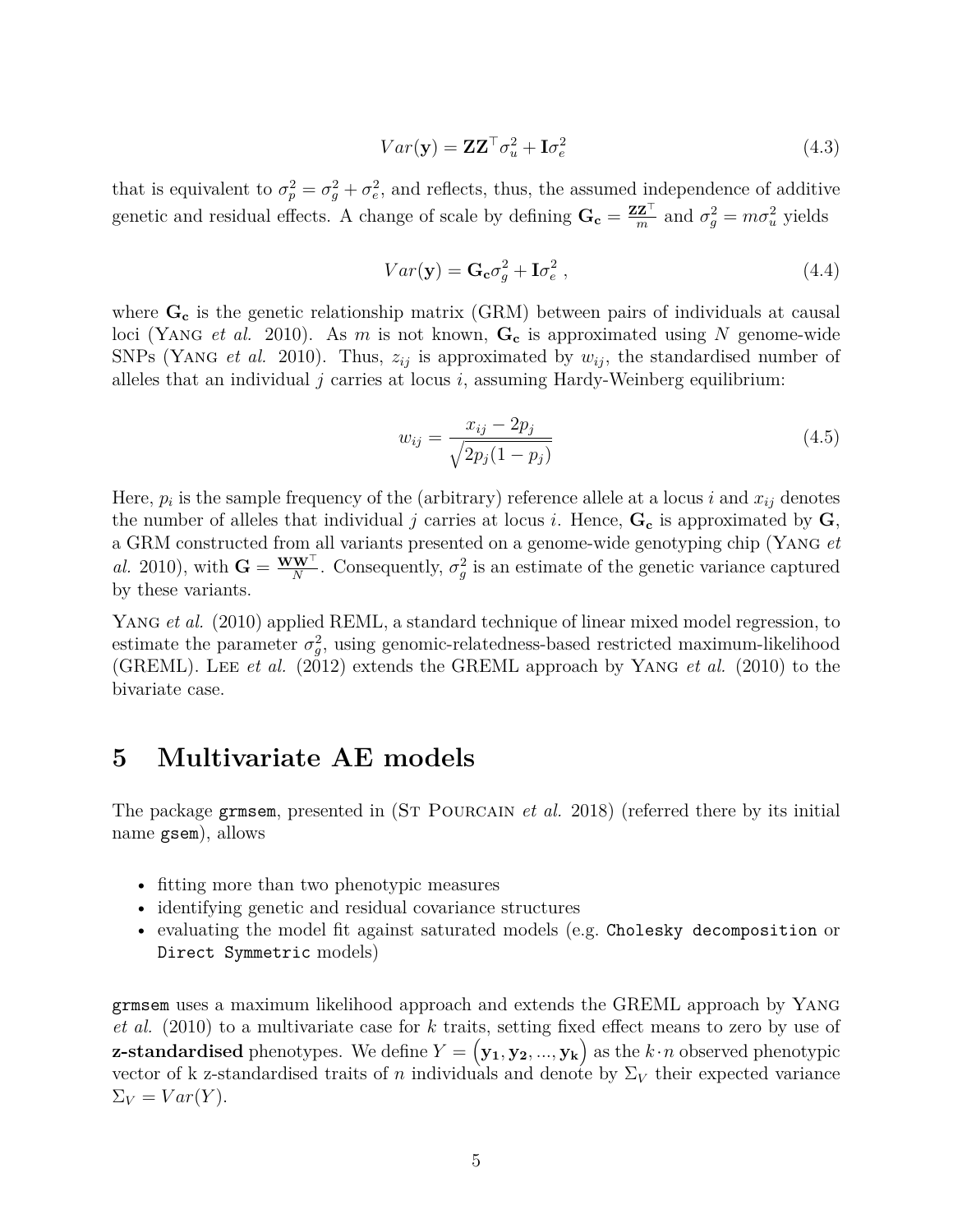For example, for a quad-variate **z-standardised** trait with  $k = 4$ , a single individual *i* has information on four phenotypes  $y_{i1}$ ,  $y_{i2}$ ,  $y_{i3}$  and  $y_{i4}$ . Using vector notation, we have for a set of individuals

$$
y_1 = Wu_1 + e_1
$$
  
\n
$$
y_2 = Wu_2 + e_2
$$
  
\n
$$
y_3 = Wu_3 + e_3
$$
  
\n
$$
y_4 = Wu_4 + e_4
$$

which can be written as a single equation

$$
\begin{pmatrix} y_1 \\ y_2 \\ y_3 \\ y_4 \end{pmatrix} = \begin{pmatrix} W & 0 & 0 & 0 \\ 0 & W & 0 & 0 \\ 0 & 0 & W & 0 \\ 0 & 0 & 0 & W \end{pmatrix} \begin{pmatrix} u_1 \\ u_2 \\ u_3 \\ u_4 \end{pmatrix} + \begin{pmatrix} e_1 \\ e_2 \\ e_3 \\ e_4 \end{pmatrix}
$$
(5.1)

with

$$
\begin{pmatrix}\n\mathbf{u}_{1} \\
\mathbf{u}_{2} \\
\mathbf{u}_{3} \\
\mathbf{u}_{4}\n\end{pmatrix}\n\sim N \begin{pmatrix}\n\begin{pmatrix}\n0 \\
0 \\
0 \\
0 \\
\end{pmatrix},\n\begin{pmatrix}\n\sigma_{g1}^{2} & \sigma_{g1g2} & \sigma_{g1g3} & \sigma_{g1g4} \\
\sigma_{g1g2} & \sigma_{g2}^{2} & \sigma_{g2g3} & \sigma_{g2g4} \\
\sigma_{g1g3} & \sigma_{g2g3} & \sigma_{g3}^{2} & \sigma_{g3g4} \\
\sigma_{g1g4} & \sigma_{g2g4} & \sigma_{g3g4} & \sigma_{g4}^{2}\n\end{pmatrix}\n\otimes \mathbf{I}\n\end{pmatrix}
$$
\n
$$
\begin{pmatrix}\n\mathbf{e}_{1} \\
\mathbf{e}_{2} \\
\mathbf{e}_{3} \\
\mathbf{e}_{4}\n\end{pmatrix}\n\sim N \begin{pmatrix}\n\begin{pmatrix}\n0 \\
0 \\
0 \\
0 \\
0\n\end{pmatrix},\n\begin{pmatrix}\n\sigma_{e1}^{2} & \sigma_{e1e2} & \sigma_{e1e3} & \sigma_{e1e4} \\
\sigma_{e1e2} & \sigma_{e2}^{2} & \sigma_{e2e3} & \sigma_{e2e4} \\
\sigma_{e1e3} & \sigma_{e2e3} & \sigma_{e3}^{2} & \sigma_{e3e4} \\
\sigma_{e1e4} & \sigma_{e2e4} & \sigma_{e3e4} & \sigma_{e4}^{2}\n\end{pmatrix}\n\otimes \mathbf{I}\n\end{pmatrix}
$$
\n(5.2)

Assuming  $Cov(\sigma_g, \sigma_e) = 0$ , we can calculate the model implied covariance of

$$
\Sigma_V = \Sigma_A + \Sigma_E
$$
\n
$$
= \begin{pmatrix}\n\sigma_{g1}^2 & \sigma_{g1g2} & \sigma_{g1g3} & \sigma_{g1g4} \\
\sigma_{g1g2} & \sigma_{g2}^2 & \sigma_{g2g3} & \sigma_{g2g4} \\
\sigma_{g1g3} & \sigma_{g2g3} & \sigma_{g3}^2 & \sigma_{g3g4} \\
\sigma_{g1g4} & \sigma_{g2g4} & \sigma_{g3g4} & \sigma_{g4}^2\n\end{pmatrix} \otimes \mathbf{G} + \begin{pmatrix}\n\sigma_{e1}^2 & \sigma_{e1e2} & \sigma_{e1e3} & \sigma_{e1e4} \\
\sigma_{e1e2} & \sigma_{e2}^2 & \sigma_{e2e3} & \sigma_{e2e4} \\
\sigma_{e1e3} & \sigma_{e2e3} & \sigma_{e3}^2 & \sigma_{e3e4} \\
\sigma_{e1e4} & \sigma_{e2e4} & \sigma_{e3e4} & \sigma_{e4}^2\n\end{pmatrix} \otimes \mathbf{I}.
$$
\n(5.3)

The symbol  $\otimes$  denotes the *Kronecker product* of two matrices:  $\begin{pmatrix} a & b \\ c & d \end{pmatrix} \otimes M =$  $\begin{pmatrix} aM & bM \\ cM & dM \end{pmatrix}$ .

Note that contrary to LEE *et al.* (2012), grms em allows for the correlation of residual effects. We describe the multivariate structure of  $\Sigma_A$  and  $\Sigma_E$  by adapting multivariate structural equation modelling methodologies for twin research, originally proposed by Martin and Eaves (1977), to genomic approaches. Fitting structural models to GRMs, grmsem models genetic covariance,  $\Sigma_A$ , and residual covariance,  $\Sigma_E$ , by defining factor structures as specified by genetic and residual factor loadings in  $\Lambda_A$  and  $\Lambda_E$  matrices respectively.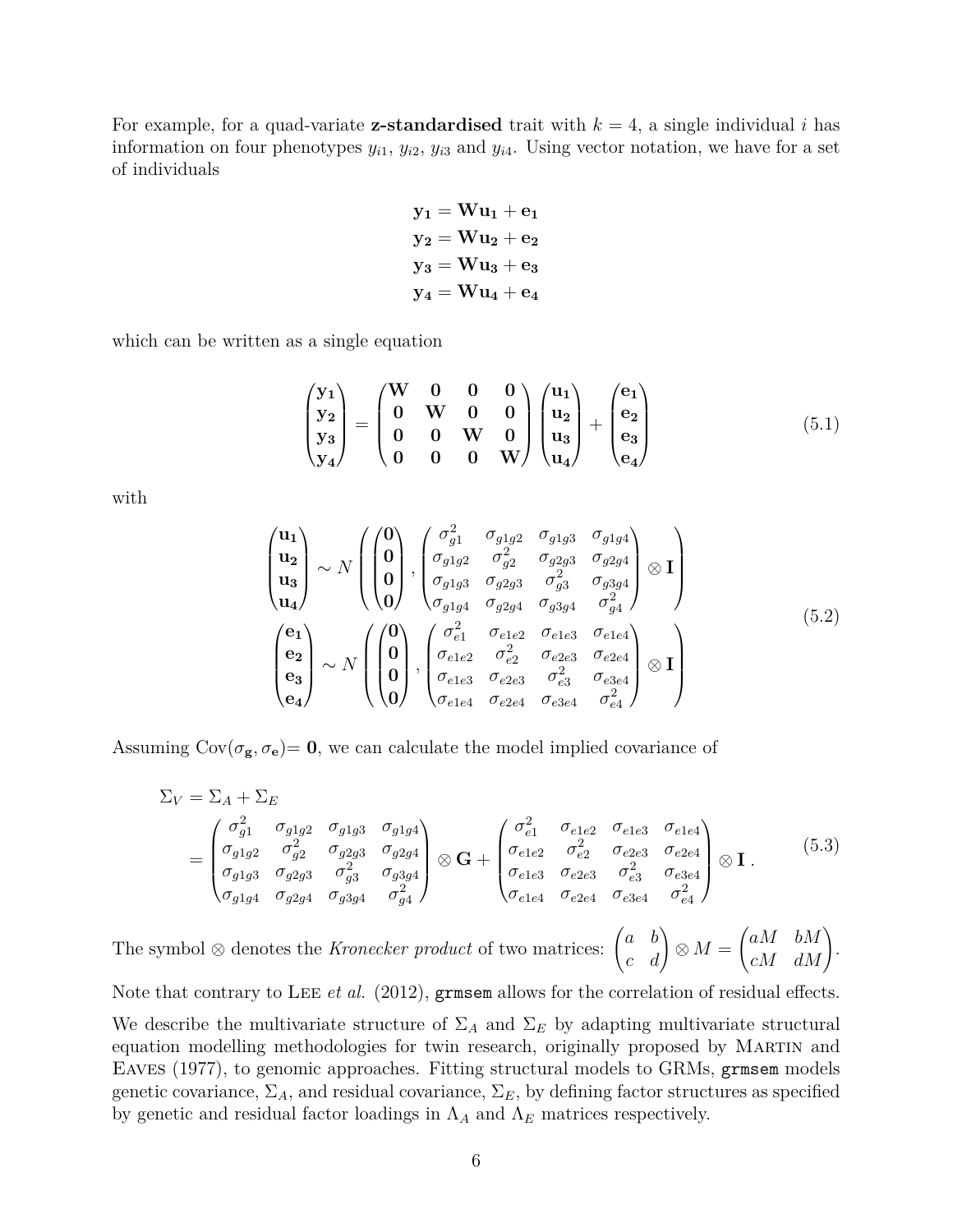$$
\Sigma_V = \Lambda_A \mathbf{G} \Lambda_A^\top + \Lambda_E \mathbf{I} \Lambda_E^\top \,. \tag{5.4}
$$

The user can select  $\Lambda_A$  and  $\Lambda_E$  according to pre-specified model structures, including the models

- Cholesky decomposition
- Independent Pathway (IP)
- Hybrid Independent Pathway / Cholesky (IPC)

by setting the model option of grmsem.fit() to Cholesky, IP or IPC respectively. In addition, the Cholesky model can be re-parametrised as

• Direct Symmetric (DS)

model, estimating genetic and residual covariances directly, using the model option DS. grmsem fits, like GREML, all available data to the model. Each model can be adapted by the user by setting free parameters and starting values. Although *k*, the number of different phenotypes is not restricted, in principle, computational demands will typically set a limit based on  $k \cdot n \approx 30,000$  for Cholesky decomposition models; models using fewer parameters can handle larger  $k \cdot n$ .

## <span id="page-6-0"></span>**6 Model descriptions**

### <span id="page-6-1"></span>**6.1 Cholesky model**

The Cholesky decomposition model is a fully parametrised descriptive model without any explicit boundaries on the structure of latent genetic and residual influences that can provide higly informative insight into the developmental architecture of quantitative traits. The Cholesky model can be fit to the data through decomposition of both the genetic variance and residual variance into as many factors A and E as there are observed phenotypes *k* [\(6.2\)](#page-7-1). However, model coefficients can only be interpreted, if there is an inherent longitudinal order of measured phenotypes that is reflected in the order of phenotypes entered in the model. The first phenotype should represent the earliest measured trait. In general, a Cholesky model has  $k(k+1)/2$  genetic parameters  $a_{11}, a_{21}, ..., a_{kk}$  and  $k(k+1)/2$  residual parameters  $e_{11}, e_{21}, \ldots, e_{kk}$ . An example of a quad-variate  $(k = 4)$  Cholesky decomposition model is shown in Figure [1,](#page-7-2) with  $\Lambda$  parameters

$$
\Lambda_A = \begin{pmatrix} a_{11} & 0 & 0 & 0 \\ a_{21} & a_{22} & 0 & 0 \\ a_{31} & a_{32} & a_{33} & 0 \\ a_{41} & a_{42} & a_{43} & a_{44} \end{pmatrix} , \quad \Lambda_E = \begin{pmatrix} e_{11} & 0 & 0 & 0 \\ e_{21} & e_{22} & 0 & 0 \\ e_{31} & e_{32} & e_{33} & 0 \\ e_{41} & e_{42} & e_{43} & e_{44} \end{pmatrix}
$$
(6.1)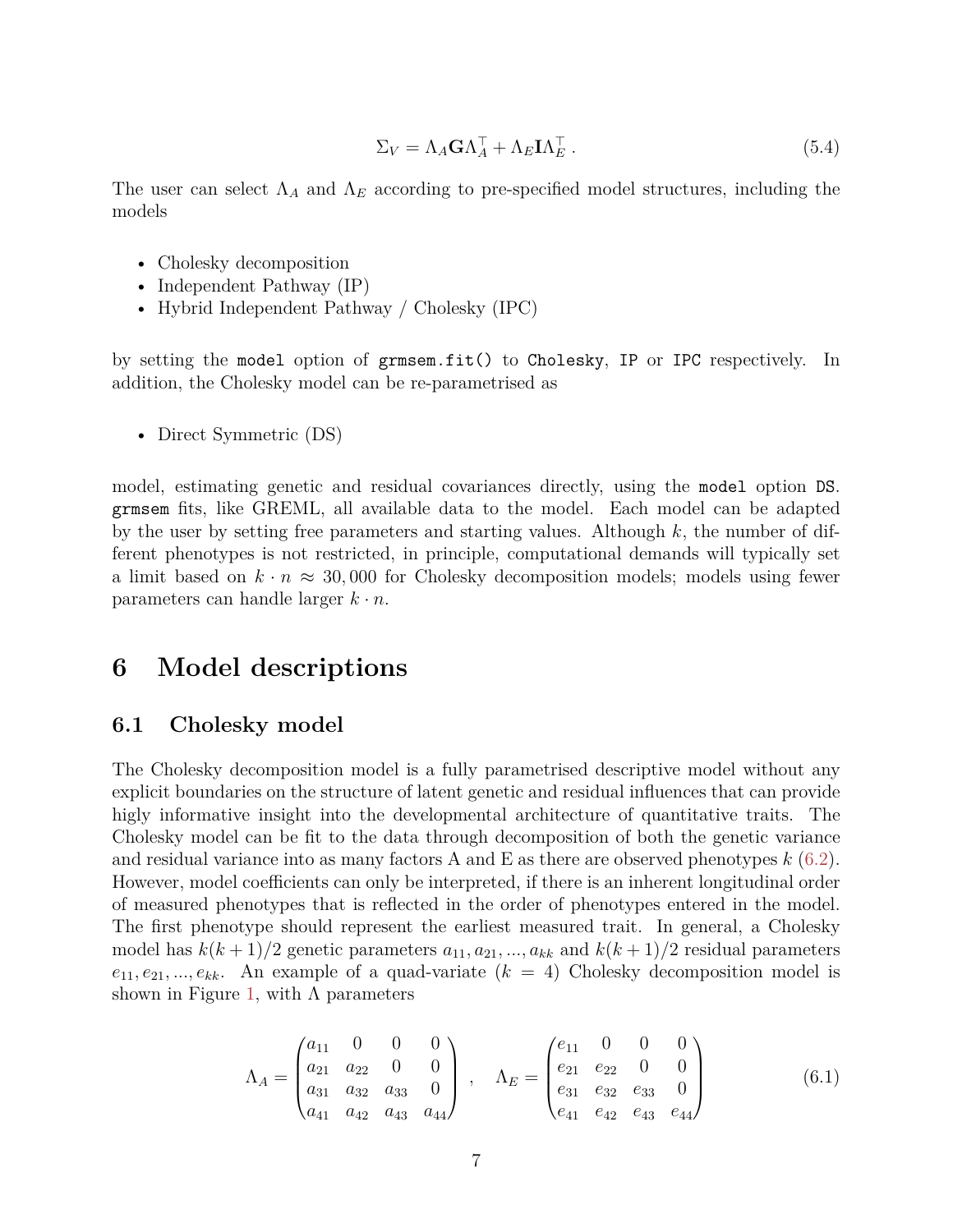and expected covariance matrices

<span id="page-7-1"></span>
$$
\Sigma_{A} = \begin{pmatrix}\na_{11}^{2} & a_{11}a_{21} & a_{11}a_{31} & a_{11}a_{41} \\
a_{11}a_{21} & a_{21}^{2} + a_{22}^{2} & a_{21}a_{31} + a_{22}a_{32} & a_{21}a_{41} + a_{22}a_{42} \\
a_{11}a_{31} & a_{21}a_{31} + a_{22}a_{32} & a_{31}^{2} + a_{32}^{2} + a_{33}^{2} & a_{31}a_{41} + a_{32}a_{42} + a_{33}a_{43} \\
a_{11}a_{41} & a_{21}a_{41} + a_{22}a_{42} & a_{31}a_{41} + a_{32}a_{42} + a_{33}a_{43} & a_{41}^{2} + a_{42}^{2} + a_{43}^{2} + a_{44}^{2}\n\end{pmatrix} \otimes \mathbf{G}
$$
\n
$$
\Sigma_{E} = \begin{pmatrix}\ne_{11}^{2} & e_{11}e_{21} & e_{11}e_{31} & e_{11}e_{31} & e_{11}e_{41} \\
e_{11}e_{21} & e_{21}^{2} + e_{22}^{2} & e_{21}e_{31} + e_{22}e_{32} & e_{21}e_{41} + e_{22}e_{42} \\
e_{11}e_{31} & e_{21}e_{31} + e_{22}e_{32} & e_{31}^{2} + e_{32}^{2} + e_{33}^{2} & e_{31}e_{41} + e_{32}e_{42} + e_{33}e_{43} \\
e_{11}e_{41} & e_{21}e_{41} + e_{22}e_{42} & e_{31}e_{41} + e_{32}e_{42} + e_{33}e_{43} & e_{41}^{2} + e_{42}^{2} + e_{43}^{2} + e_{44}^{2}\n\end{pmatrix} \otimes \mathbf{I}
$$
\n(6.2)



<span id="page-7-2"></span>Figure 1: Quad-variate Cholesky decomposition model. Observed phenotypes (P) are represented by squares and factors by circles. Single-headed arrows (paths) define relationships between variables. The variance of latent variables is constrained to unit variance; this is omitted from the path diagram to improve clarity.

#### <span id="page-7-0"></span> $6.2$ Independent Pathway model

The Independent Pathway model specifies a common latent genetic factor (A) and a common latent residual factor  $(E)$ , in addition to trait-specific genetic influences  $(AS)$  and traitspecific residual influences (ES)  $(6.4)$ . In general, this model has 2k genetic parameters  $a_{c1},...,a_{ck},a_{s1},...,a_{sk}$  and 2k residual parameters  $e_{c1},...,e_{ck},e_{s1},...,e_{sk}$ . An example of a quad-variate ( $k = 4$ ) Independent Pathway model is shown in Figure 2, with  $\Lambda$  parameters

$$
\Lambda_A = \begin{pmatrix} a_{c1} & a_{s1} & 0 & 0 & 0 \\ a_{c2} & 0 & a_{s2} & 0 & 0 \\ a_{c3} & 0 & 0 & a_{s3} & 0 \\ a_{c4} & 0 & 0 & 0 & a_{s4} \end{pmatrix}, \quad \Lambda_E = \begin{pmatrix} e_{c1} & e_{s1} & 0 & 0 & 0 \\ e_{c2} & 0 & e_{s2} & 0 & 0 \\ e_{c3} & 0 & 0 & e_{s3} & 0 \\ e_{c4} & 0 & 0 & 0 & e_{s4} \end{pmatrix}
$$
(6.3)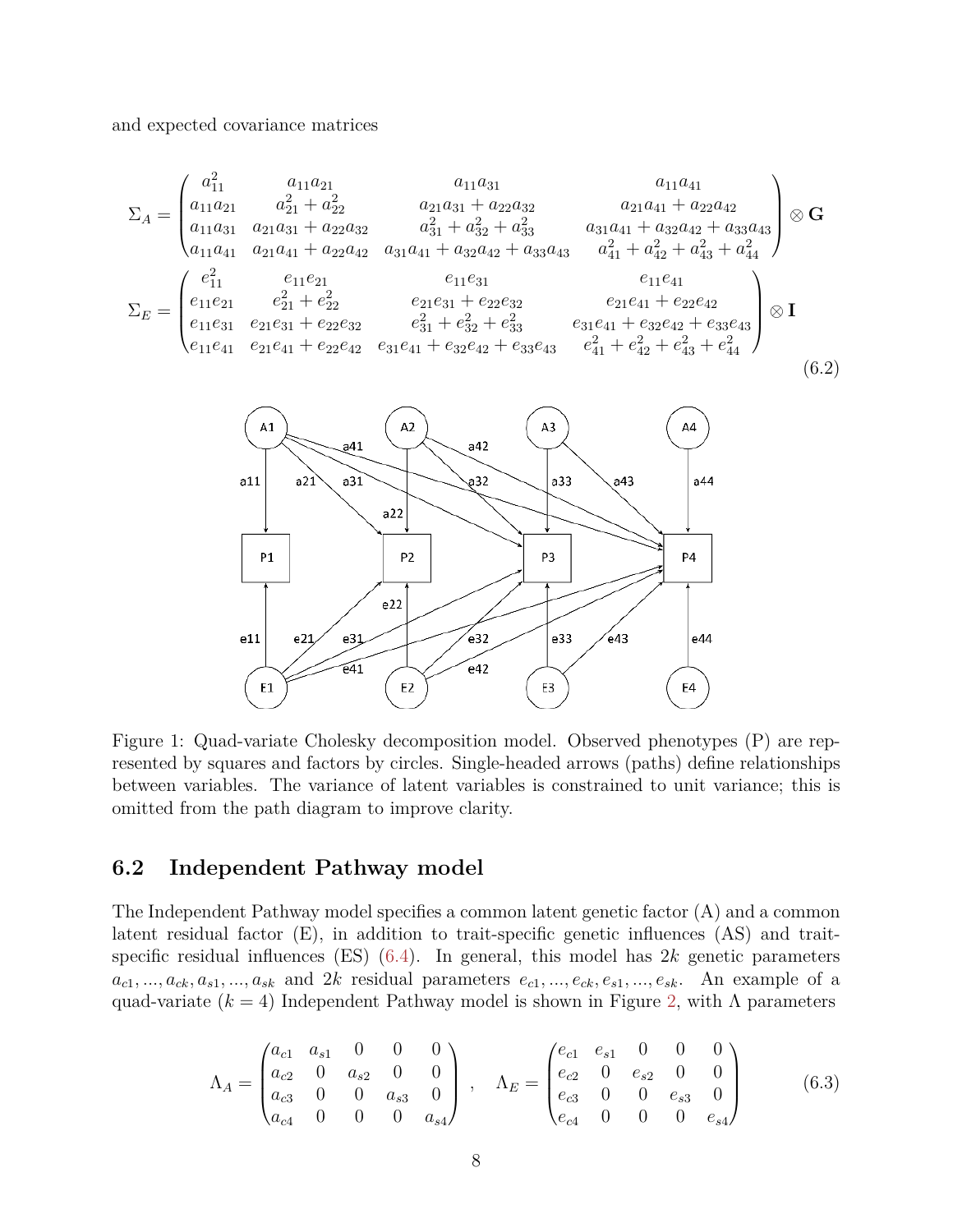<span id="page-8-1"></span>and expected covariance matrices

$$
\Sigma_{A} = \begin{pmatrix}\na_{c1}^{2} + a_{s1}^{2} & a_{c1}a_{c2} & a_{c1}a_{c3} & a_{c1}a_{c4} \\
a_{c1}a_{c2} & a_{c2}^{2} + a_{s2}^{2} & a_{c2}a_{c3} & a_{c2}a_{c4} \\
a_{c1}a_{c3} & a_{c2}a_{c3} & a_{c3}^{2} + a_{s3}^{2} & a_{c3}a_{c4} \\
a_{c1}a_{c4} & a_{c2}a_{c4} & a_{c3}a_{c4} & a_{c4}^{2} + a_{s4}^{2}\n\end{pmatrix} \otimes \mathbf{G}
$$
\n
$$
\Sigma_{E} = \begin{pmatrix}\ne_{c1}^{2} + e_{s1}^{2} & e_{c1}e_{c2} & e_{c1}e_{c3} & e_{c1}e_{c4} \\
e_{c1}e_{c2} & e_{c2}^{2} + e_{s2}^{2} & e_{c2}e_{c3} & e_{c2}e_{c4} \\
e_{c1}e_{c3} & e_{c2}e_{c3} & e_{c3}^{2} + e_{s3}^{2} & e_{c3}e_{c4}\n\end{pmatrix} \otimes \mathbf{I}
$$
\n
$$
\Sigma_{E} = \begin{pmatrix}\ne_{c1}^{2} + e_{s1}^{2} & e_{c1}e_{c2} & e_{c1}e_{c3} & e_{c1}e_{c4} \\
e_{c1}e_{c3} & e_{c2}e_{c3} & e_{c3}e_{c4} & e_{c4}e_{c4} + e_{s4}^{2}\n\end{pmatrix} \otimes \mathbf{I}
$$
\n
$$
\Sigma_{E} = \begin{pmatrix}\ne_{c1}^{2} & e_{c2}^{2} & e_{c1}^{2} & e_{c2}^{2} & e_{c2}^{2} & e_{c3}^{2} & e_{c4} \\
e_{c1}e_{c4} & e_{c2}e_{c4} & e_{c3}e_{c4} & e_{c4}^{2} + e_{s4}^{2}\n\end{pmatrix} \otimes \mathbf{I}
$$
\n
$$
\Sigma_{E} = \begin{pmatrix}\ne_{c1}^{2} & e_{c1}^{2} & e_{c2}^{2} & e_{c2}^{2} &
$$

<span id="page-8-2"></span>Figure 2: Quad-variate Independent Pathway model. Observed phenotypes (P) are represented by squares and factors by circles. Single-headed arrows (paths) define relationships between variables. The variance of latent variables is constrained to unit variance; this is omitted from the path diagram to improve clarity.

## <span id="page-8-0"></span>**6.3 IPC model**

The hybrid Independent Pathway / Cholesky decomposition (IPC) model [\(6.6\)](#page-9-1) structures the genetic variance as an Independent Pathway model, consisting of a common factor (A) and measurement-specific influences (AS), while the residual variance is structured as a Cholesky decomposition model, where the number of factors (E) is the same as the number of observed variables  $(k)$ . In general, this model has 2*k* genetic parameters  $a_{c1}, ..., a_{ck}, a_{s1}, ..., a_{sk}$  and  $k(k+1)/2$  residual parameters  $e_{11}, e_{21}, ..., e_{kk}$ . An example of a quad-variate  $(k = 4)$  IPC model is shown in Figure [3\)](#page-9-2), with  $\Lambda$  parameters

$$
\Lambda_A = \begin{pmatrix} a_{c1} & a_{s1} & 0 & 0 & 0 \\ a_{c2} & 0 & a_{s2} & 0 & 0 \\ a_{c3} & 0 & 0 & a_{s3} & 0 \\ a_{c4} & 0 & 0 & 0 & a_{s4} \end{pmatrix}, \quad \Lambda_E = \begin{pmatrix} e_{11} & 0 & 0 & 0 \\ e_{21} & e_{22} & 0 & 0 \\ e_{31} & e_{32} & e_{33} & 0 \\ e_{41} & e_{42} & e_{43} & e_{44} \end{pmatrix}
$$
(6.5)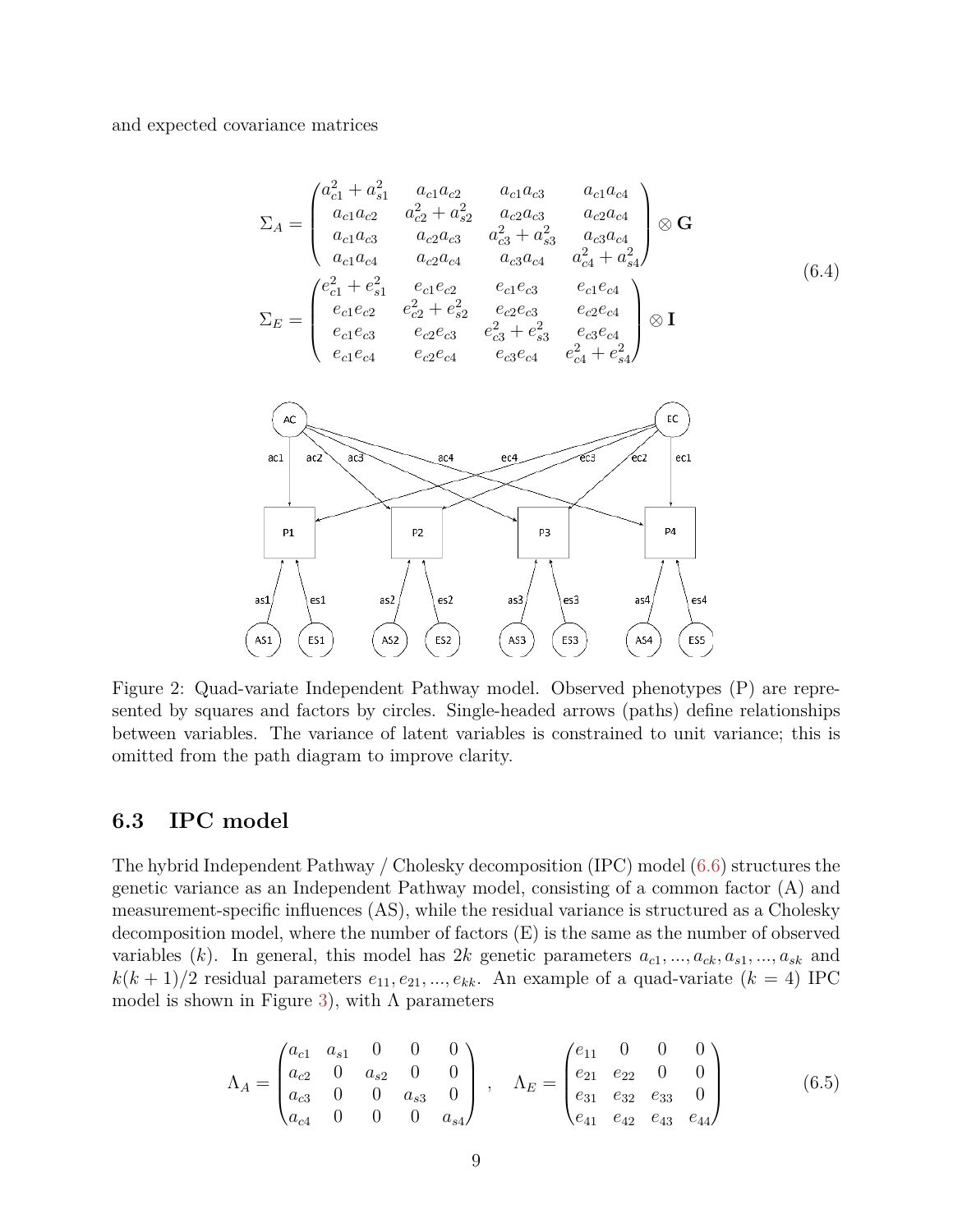and expected covariance matrices

<span id="page-9-1"></span>
$$
\Sigma_{A} = \begin{pmatrix}\na_{c1}^{2} + a_{s1}^{2} & a_{c1}a_{c2} & a_{c1}a_{c3} & a_{c1}a_{c4} \\
a_{c1}a_{c2} & a_{c2}^{2} + a_{s2}^{2} & a_{c2}a_{c3} & a_{c2}a_{c4} \\
a_{c1}a_{c3} & a_{c2}a_{c3} & a_{c3}^{2} + a_{s3}^{2} & a_{c3}a_{c4} \\
a_{c1}a_{c4} & a_{c2}a_{c4} & a_{c3}a_{c4} & a_{c4}^{2} + a_{s4}^{2}\n\end{pmatrix}\n\otimes \mathbf{G}
$$
\n
$$
\Sigma_{E} = \begin{pmatrix}\ne_{11}^{2} & e_{11}e_{21} & e_{11}e_{31} & e_{11}e_{41} \\
e_{11}e_{21} & e_{21}^{2} + e_{22}^{2} & e_{21}e_{31} + e_{22}e_{32} & e_{21}e_{41} + e_{22}e_{42} & e_{21}e_{41} + e_{22}e_{42} + e_{33}e_{43} \\
e_{11}e_{41} & e_{21}e_{41} + e_{22}e_{42} & e_{31}e_{41} + e_{32}e_{42} + e_{33}e_{43} & e_{41}^{2} + e_{42}^{2} + e_{43}^{2} + e_{44}^{2}\n\end{pmatrix}\n\otimes \mathbf{I}
$$
\n
$$
\text{at}
$$
\n
$$
\Sigma_{E} = \begin{pmatrix}\ne_{11}^{2} & e_{11}e_{21} & e_{11}e_{31} & e_{11}e_{31} & e_{11}e_{31} & e_{11}e_{41} & e_{11}e_{41} & e_{11}e_{41} & e_{11}e_{41} & e_{11}e_{41} & e_{11}e_{41} & e_{11}e_{41} & e_{11}e_{41} & e_{11}e_{41} & e_{11}e_{41} & e_{11}e_{41} & e_{11}e_{41} & e_{11}e_{41} & e_{11}e_{41} & e_{
$$

<span id="page-9-2"></span>Figure 3: Quad-variate IPC model. Observed phenotypes (P) are represented by squares and factors by circles. Single-headed arrows (paths) define relationships between variables. The variance of latent variables is constrained to unit variance; this is omitted from the path diagram to improve clarity.

#### <span id="page-9-0"></span>Direct Symmetric model 6.4

The Direct Symmetric model is a saturated variance component-based model, mathematically equivalent to the Cholesky decomposition model. It is a fully parametrised descriptive model and without any explicit or implicit boundaries, allowing for negative variance estimations (VERHULST *et al.* 2019). The model estimates genetic and residual variances and covariances, as outlined in equation 6.7, irrespective of the order of the phenotypes, but without providing insight into developmental genetic architectures, as captured by the Cholesky decomposition model. **grmsem** model comparisons between the Cholesky decomposition and the Direct Symmetric model have, so far, revealed no discernable differences in loglikelihood or estimated parameters (see below), when studying heritable traits. However, we advise the user to always fit a Direct Symmetric model to confirm unbiased likelihood estimations. In general, the Direct Symmetric model has  $k(k+1)/2$  genetic parameters  $A_{11}, A_{21}, ..., A_{kk}$  and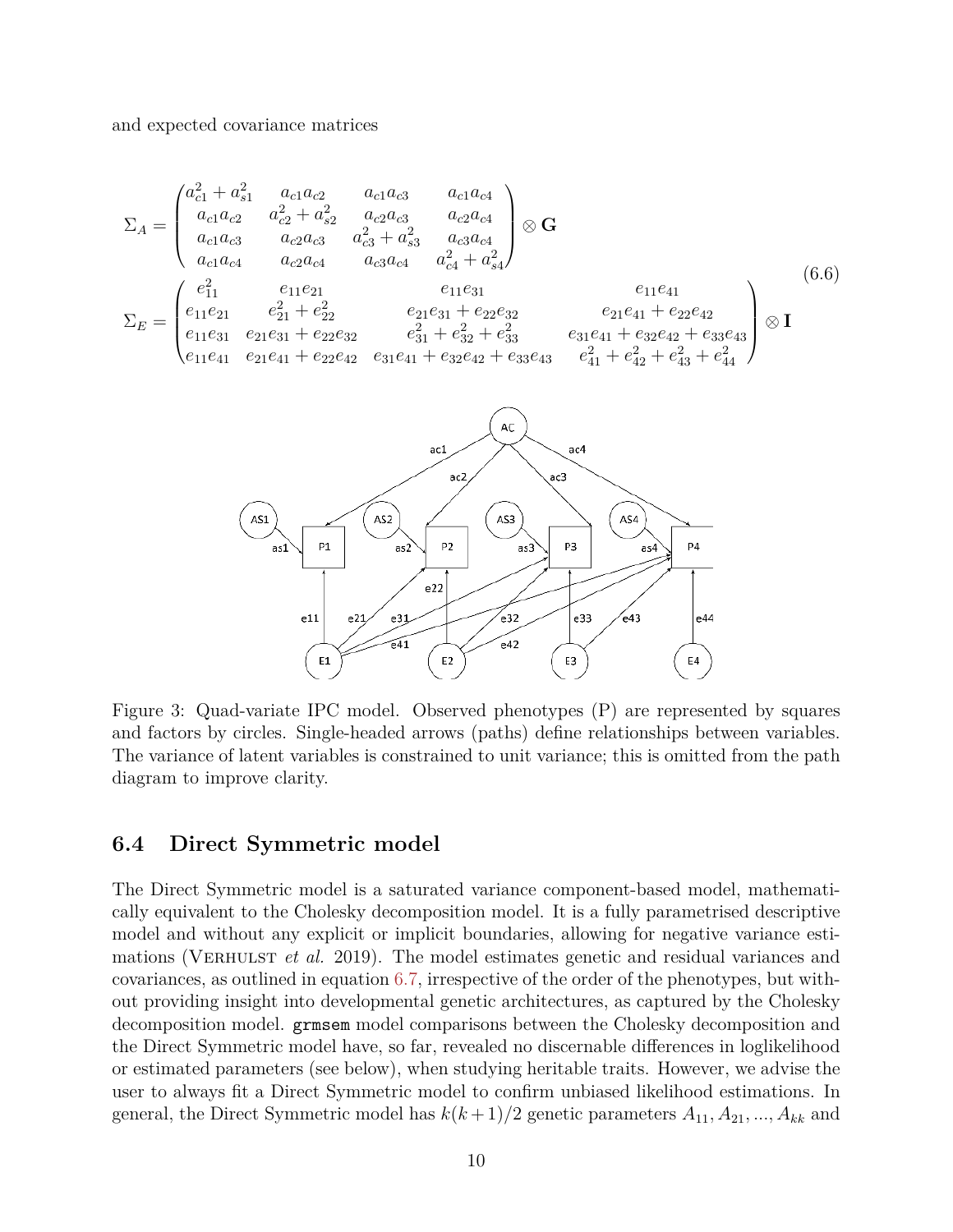$k(k+1)/2$  residual parameters  $E_{11}, E_{21}, ..., E_{kk}$ , where the indices of each variance component are interchangeable. For identification, the factor loadings are fixed to unity.

Example of a quad-variate Direct Symmetric model  $(k = 4)$  with a model implied covariance of

<span id="page-10-1"></span>
$$
\Sigma_V = \begin{pmatrix} A_{11} & A_{21} & A_{31} & A_{41} \\ A_{21} & A_{22} & A_{32} & A_{42} \\ A_{31} & A_{32} & A_{33} & A_{43} \\ A_{41} & A_{42} & A_{43} & A_{44} \end{pmatrix} \otimes \mathbf{G} + \begin{pmatrix} E_{11} & E_{21} & E_{31} & E_{41} \\ E_{21} & E_{22} & E_{32} & E_{42} \\ E_{31} & E_{32} & E_{33} & E_{43} \\ E_{41} & E_{42} & E_{43} & E_{44} \end{pmatrix} \otimes \mathbf{I}.
$$
 (6.7)

## <span id="page-10-0"></span>**7 Estimation**

From standard SEM theory it follows that the model parameter vector  $\theta$  of either  $\Lambda_A$  and  $\Lambda_E$ (Cholesky, IP, IPC models) or  $\Sigma_A$  and  $\Sigma_E$  (DS model), can be estimated by maximising the following log-likelihood function (omitting a constant term  $-\frac{nk}{2}\log 2\pi$ ) across n Gaussians for all n individuals:

$$
l(\theta) = -\frac{n}{2} log |\Sigma_V| - \sum_{j=1}^{n} \frac{1}{2} Y^{\top} \Sigma_V^{-1} Y .
$$
 (7.1)

From general ML theory it follows that the variance of the parameters can be estimated using the information matrix. For any parameter  $\theta$  it holds

$$
Var(\theta) = \left[ -\left( \frac{\partial^2 l(\theta)}{\partial \theta^2} \right) \bigg|_{\theta = \hat{\theta}} \right]^{-1} . \tag{7.2}
$$

The estimation of parameters and their SEs is performed by the function grmsem.fit(). Specifically, the loglikelihood is estimated with stats::optim() and the BFGS approach and  $Var(\theta)$  with numDeriv::hessian(). Using the grmsem.fit() output, the function grmsem.var() returns the matrices  $\Lambda_A \Lambda_A^T$  and  $\Lambda_E \Lambda_E^T$  (Cholesky, IP, IPC models) which yield the phenotopic variance explained by the various factors. Bivariate simulations comparing OpenMx, GRM-SEM and GCTA GREML can be found in (St Pourcain *et al.* 2018), Supplementary Table S3. Otherwise, the grmsem.fit() output returns the directly estimated  $\Sigma_A$  and  $\Sigma_E$  matrices (DS model) and their SEs.

Different to twin-models, grmsem models allow for an estimation of genetic and residual variances and covariances (AE), as E in GRM-related methods for unrelated individuals may capture both shared and unique residual influences. grmsem estimates the statistical significance of estimated parameters directly, using a Wald test, assuming multivariate normality.

The returned grmsem.fit object can be used to estimate genetic and residual covariance and correlations (grmsem.var function), bivariate heritabilities (grmsem.biher function), and factorial co-heritabilities and co-environmentalities (grmsem.fcoher function). Listwise complete observations can be selected with the option compl.ph TRUE. Otherwise, grmsem.fit fits, like GREML, all available data to the model with the default option compl.ph FALSE.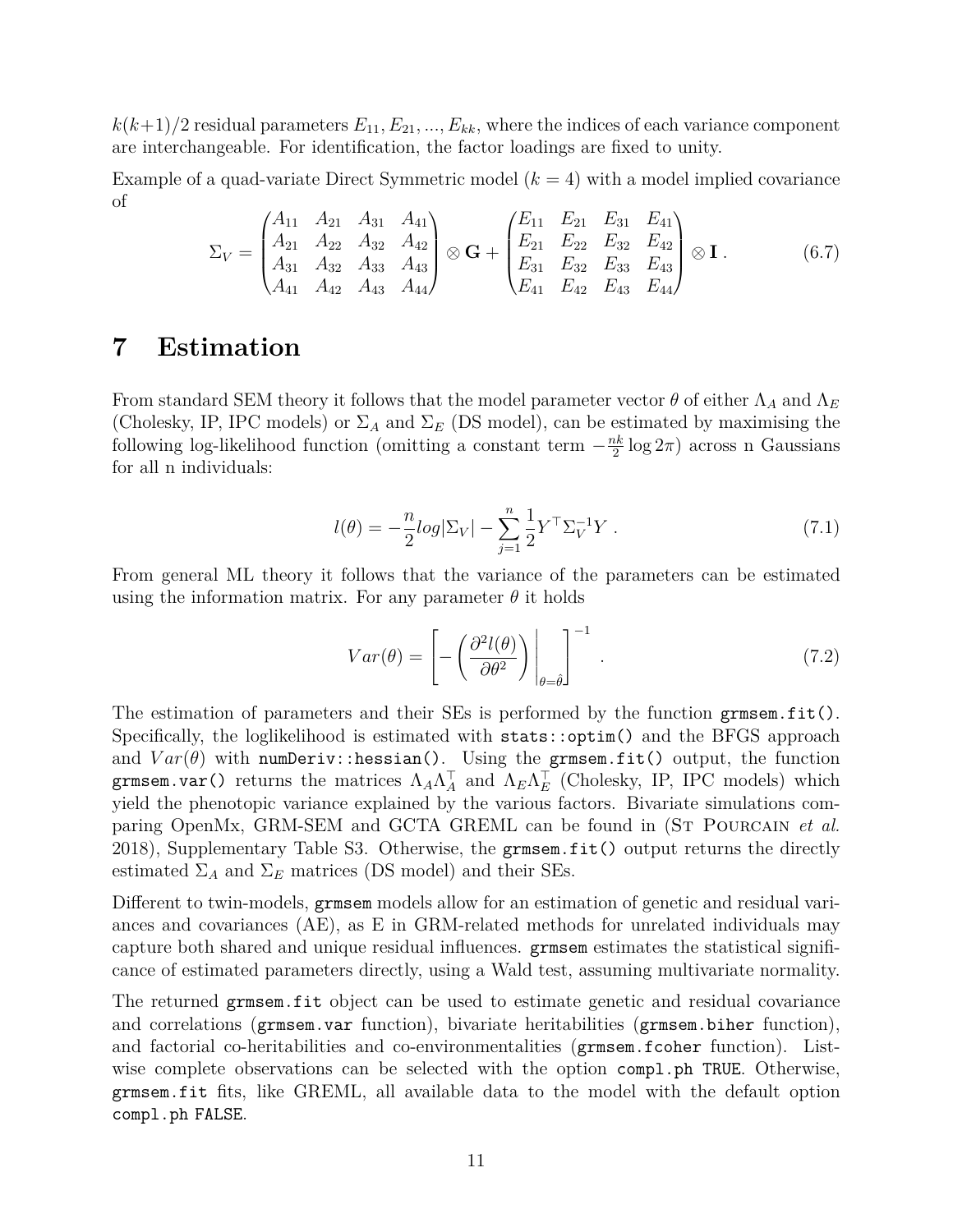# <span id="page-11-0"></span>**8 Examples**

## <span id="page-11-1"></span>**8.1 Outline**

Multivariate models with grmsem are time-consuming, especially with large numbers of observations per trait. To illustrate the functionality of grmsem follow-up analyses, we fitted two saturated models (Cholesky decomposition and DS) to two different data sets:

- A small simulated tri-variate toy data set that allows fitting the model on the fly.
- A large multivariate quad-variate data set with defined genetic architecture.

Simulated data sets used in the vignette can be downloaded [here.](https://gitlab.gwdg.de/beate.stpourcain/grmsem_external)

Recent multivariate analysis of real data can be found in (VERHOEF *et al.* 2020) and (Shapland *et al.* 2020).

## <span id="page-11-2"></span>**8.2 Tri-variate example**

#### **8.2.1 Data simulation**

For quick demonstration purposes, a small tri-variate toy data set was simulated, assuming an underlying Cholesky model with 100 observations per trait and low polygenicity (150 SNPs per genetic factor), and the following genetic (lambda A) and residual (lambda E) factor loadings:

$$
\Lambda_A = \begin{pmatrix} \sqrt{0.3} & 0 & 0 \\ \sqrt{0.2} & \sqrt{0.4} & 0 \\ \sqrt{0.2} & \sqrt{0.2} & \sqrt{0.3} \end{pmatrix} , \quad \Lambda_E = \begin{pmatrix} \sqrt{0.7} & 0 & 0 \\ \sqrt{0.1} & \sqrt{0.3} & 0 \\ \sqrt{0.2} & \sqrt{0.1} & \sqrt{0.1} \end{pmatrix}
$$
(8.1)

$$
\Sigma_A = \begin{pmatrix}\n0.300 & 0.245 & 0.245 \\
0.245 & 0.600 & 0.483 \\
0.245 & 0.483 & 0.600\n\end{pmatrix}, \quad\n\Sigma_E = \begin{pmatrix}\n0.700 & 0.265 & 0.374 \\
0.265 & 0.400 & 0.315 \\
0.374 & 0.315 & 0.400\n\end{pmatrix}
$$
\n(8.2)

The small GRM data file (G.small.RData) and the phenotype file (ph.small.RData) are included in the grmsem package, but can also be downloaded from [here.](https://gitlab.gwdg.de/beate.stpourcain/grmsem_external)

Performance: Fitting a Cholesky decomposition model (6 genetic and 6 residual parameters) to the data using 4 cores, sharing memory across 24 cores, required ~11s using R MKL 3.6.3. Fitting the models under Windows10 with 1 core required  $\sim$ 15s using 3.6.3. A pre-fitted Cholesky output has been also saved to (fit.small.RData). For comparison, also the Direct Symmetric model has been fitted, which had a similar performance. Note that some output has been omitted for clarity.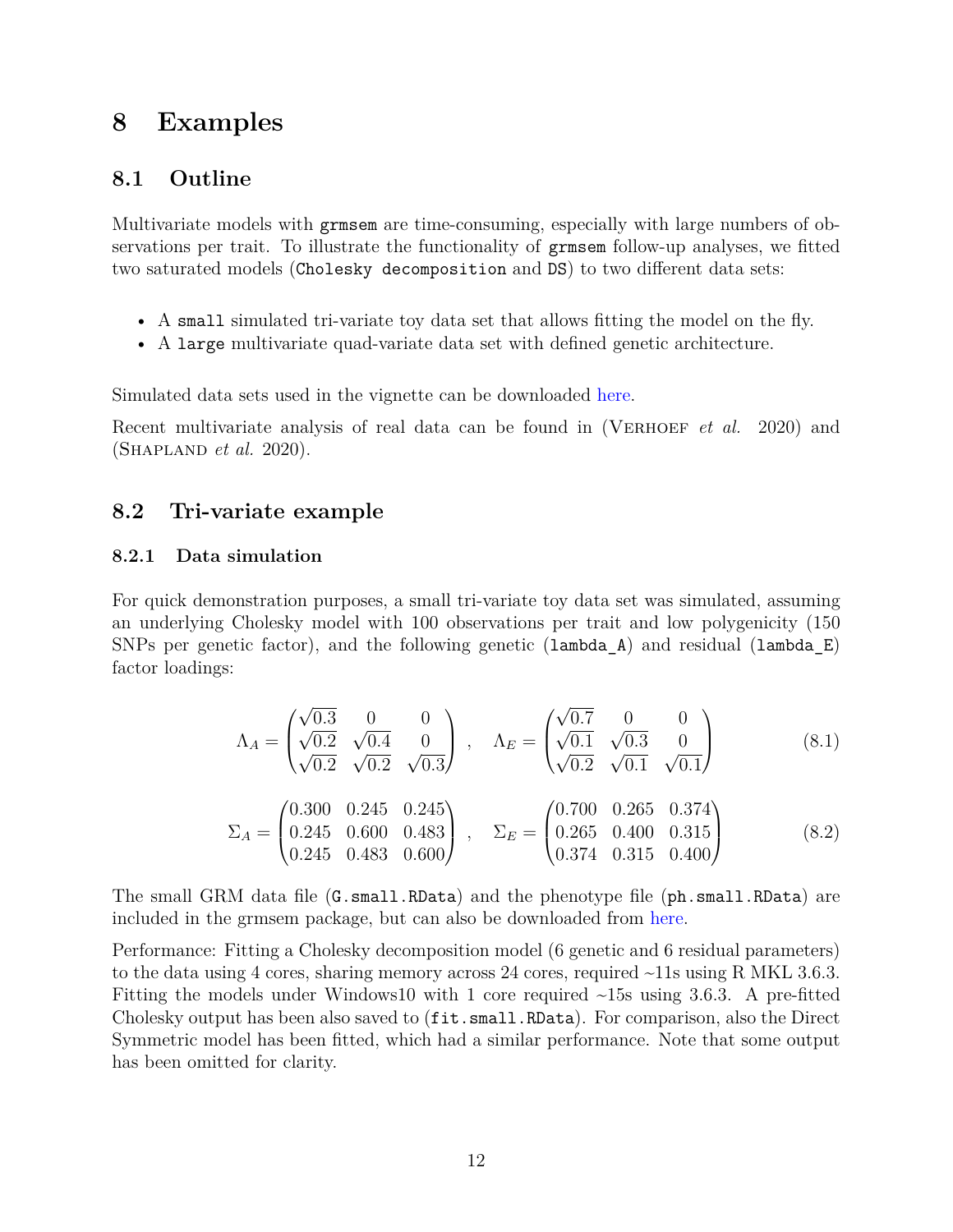#### 8.2.2 Cholesky model

Here, we fit a Cholesky decomposition model (6 genetic and 6 residual parameters) to the small simulated data set, on the fly, with the following model fit and estimated parameters:

```
#If files were downloaded externally, please load here:
> load("G.small.RData")
> load("ph.small.RData")
> fit <- grmsem.fit(ph.small,
                        G.smal1,model="Cholesky",
                        LogL=TRUE,
                         estSE=TRUE)
> fit
$model.in
   part label
                       value freepar
\mathbf{1}0.6971323
            a11
                                      \mathbf{1}\mathsf a\overline{2}a21 -0.2357364\mathbf{1}a
3
            a31
                  0.3048627
                                      \mathbf{1}a
\overline{4}a22 0.2067668
                                      \mathbf{1}a
5
            a32 -0.3823634\mathbf{1}a
6
            a33 - 0.1557505\mathbf{1}a
\overline{7}e11 - 0.4958634\mathbf{1}\mathbf e8
            e21 -0.5924593\mathbf{1}\mathbf{e}% _{t}\left( \mathbf{1}_{t}\right)9
            e31
                  0.1700410
                                      \mathbf{1}e
10e22 0.3570643
                                      \mathbf{1}\mathbf{e}11
            e32 -0.3220280\mathbf{1}\mathbf{e}12
            e33
                 0.5024512
                                      \mathbf{1}\Theta$model.fit$LL
[1] -54.39143$model.out
   label
            estimates
                               gradient
                                                                 Z
                                                    se
\mathbf{1}a11 -0.5618594 -4.490283e-05 0.18730897 -2.999640 2.702993e-03
\overline{2}a21 -0.5172780 6.160157e-05 0.25150203 -2.056755 3.970982e-02
      a31 -0.6022167 -4.596719e-05 0.20040106 -3.005057 2.655308e-03
3
\overline{4}a22 -0.7791023 -1.154262e-05 0.13696258 -5.688432 1.282113e-08
5
      a32 -0.3313097 6.118543e-05 0.14755775 -2.245289 2.474961e-02
6
      a33 -0.4201447 7.389654e-05 0.07000431 -6.001697 1.952654e-09
\overline{7}e11 - 0.82662002.460492e-04 0.11621420 -7.112900 1.136299e-12
8
      e21 -0.2344285 -1.605268e-04 0.12464049 -1.880838 5.999398e-02
      e31 -0.4124524 6.209974e-05 0.12534761 -3.290469 1.000207e-03
9
10
            0.3862229 -2.636815e-05 0.12634091 3.056990 2.235717e-03
      e22
      e32  0.3410509  8.582604e-05  0.10625220  3.209824  1.328162e-03
11
```
p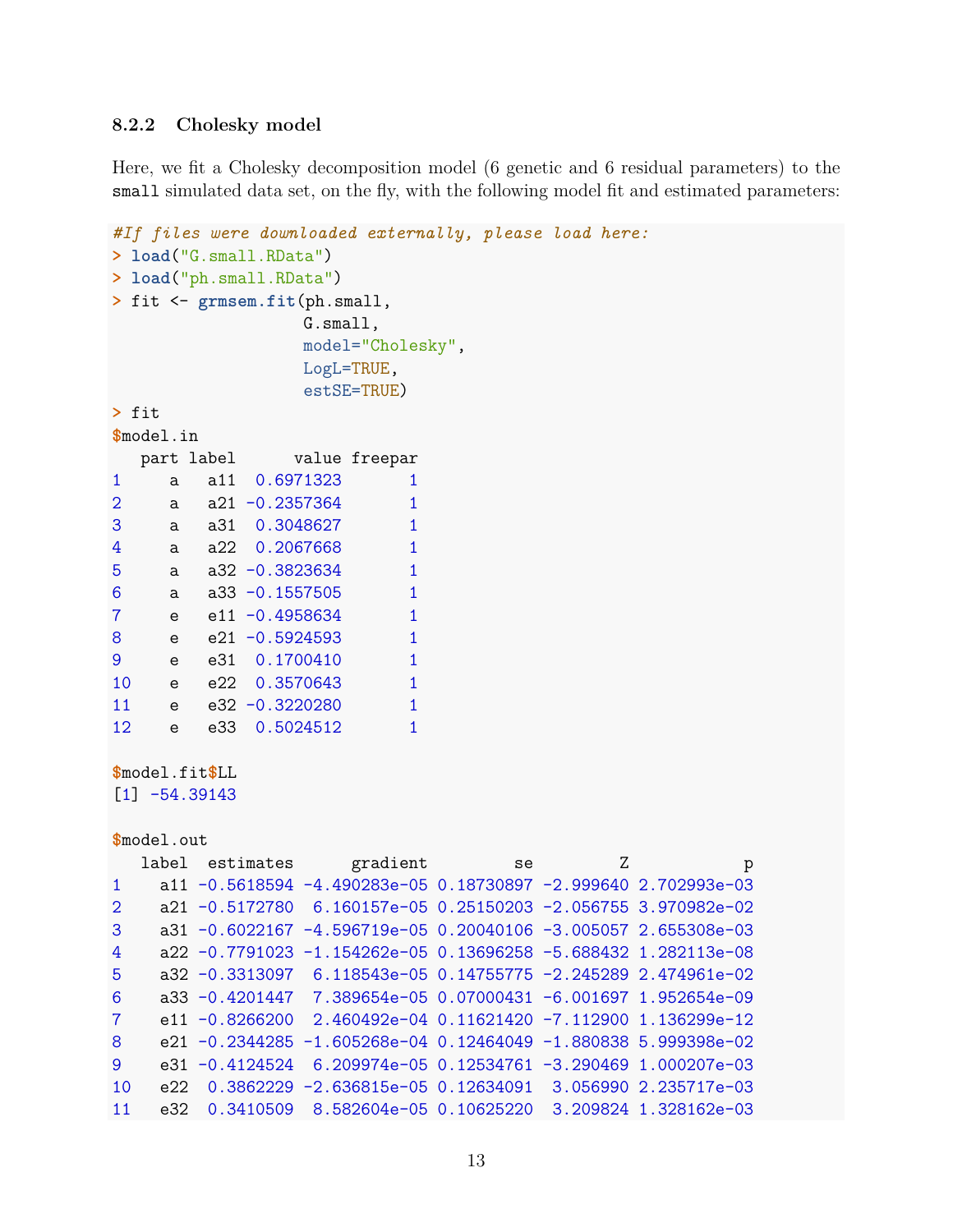```
e33 -0.2511355 1.911040e-04 0.05125420 -4.899803 9.593276e-07
12 -k[1] 3\mathbf{\$n}[1] 300$n.obs
[1] 100 100 100
$n.ind[1] 100$model
[1] "Cholesky"
```
Here, we derive genetic variance and correlations:

```
> var.fit <- grmsem.var(fit)
> print(var.fit)
$VA
                                     3
             \mathbf{1}\overline{2}Y1 0.3156860 0.2906375 0.3383611
Y2 0.2906375 0.8745770 0.5696376
Y3 0.3383611 0.5696376 0.6489526
$VA.se\overline{3}\overline{2}\mathbf{1}Y1 0.2104826 0.1832943 0.1850112
Y2 0.1832943 0.2583423 0.2220882
Y3 0.1850112 0.2220882 0.2227517
$VE\overline{2}\overline{3}\mathbf{1}Y1 0.6833006 0.1937833 0.3409414
Y2 0.1937833 0.2041249 0.2284123
Y3 0.3409414 0.2284123 0.3495017
$VE.se
                         \overline{2}3
             \mathbf{1}Y1 0.1921300 0.1180125 0.1387263
Y2 0.1180125 0.1269780 0.1222845
Y3 0.1387263 0.1222845 0.1373590
```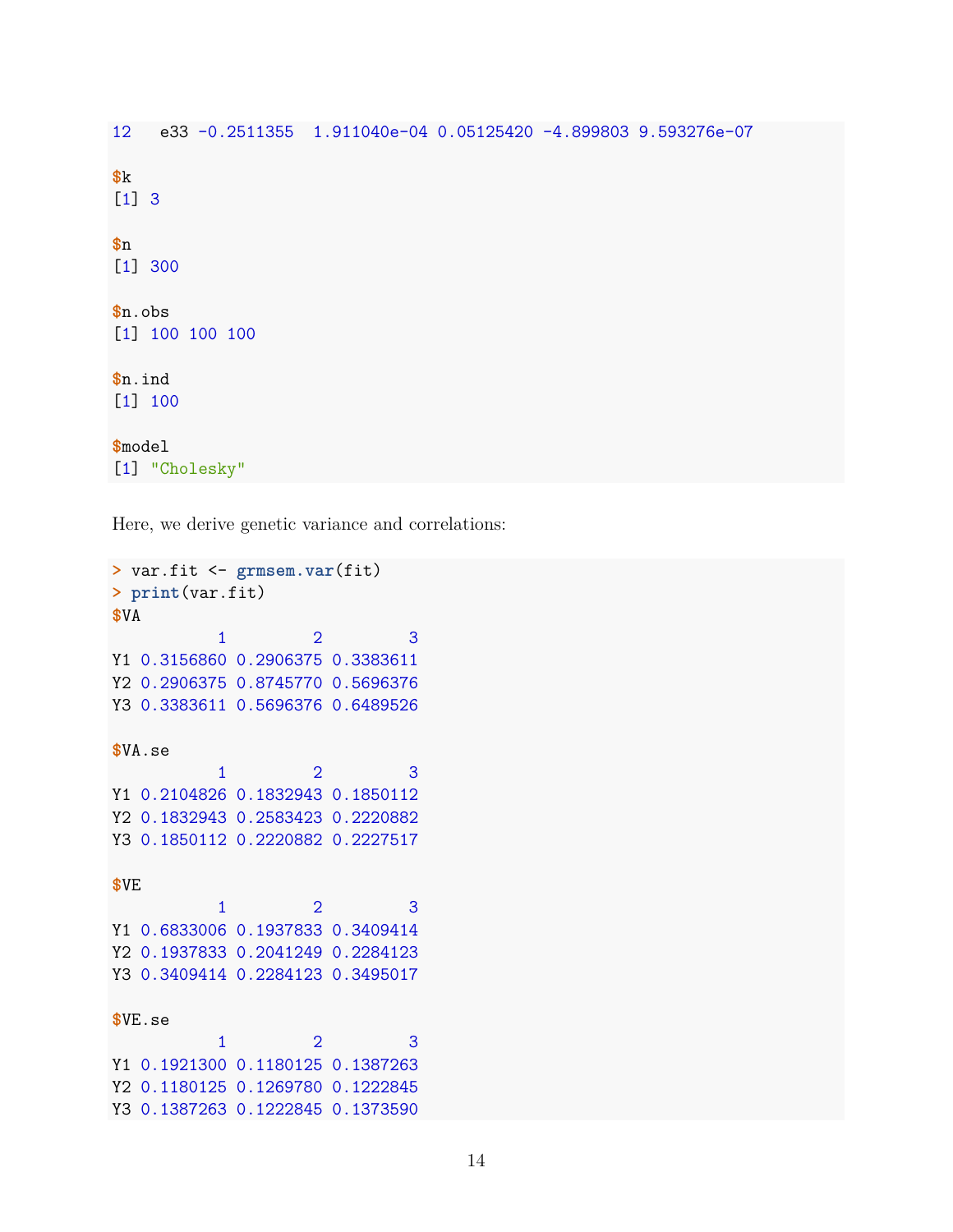```
$VP\overline{3}\mathbf{1}\overline{2}Y1 0.9989866 0.4844208 0.6793025
Y2 0.4844208 1.0787019 0.7980499
Y3 0.6793025 0.7980499 0.9984543
R<sub>G</sub>\mathbf{1}\overline{2}3
Y1 1.0000000 0.5531272 0.7475604
Y2 0.5531272 1.0000000 0.7561242
Y3 0.7475604 0.7561242 1.0000000
RG.se\mathbf{1}\overline{2}3
Y1 0.0000000 0.22348027 1.575650e-01
Y2 0.2234803 0.00000000 8.697161e-02
Y3 0.1575650 0.08697161 4.449797e-17
$RE
                         \overline{2}3
             1
Y1 1.0000000 0.5188747 0.6976686
Y2 0.5188747 1.0000000 0.8551589
Y3 0.6976686 0.8551589 1.0000000
$RE.se\overline{2}\mathbf{1}Y1 5.160947e-17 2.051003e-01 1.173883e-01
Y2 2.051003e-01 5.610664e-17 8.730948e-02
Y3 1.173883e-01 8.730948e-02 2.359273e-17
```
Here, we derive the standardised parameters:

```
> print(st.fit)
$stand.model.out
   label stand.estimates
                            stand.se
                                              Ζ
                                                            p
\mathbf{1}a11-0.5621443 0.17186763 -3.270798 1.072444e-03
\overline{2}-0.4980504 0.22959865 -2.169222 3.006584e-02
     a213
     a31-0.6026826 0.17316262 -3.480443 5.005852e-04
4
     a22-0.7501425 0.12682263 -5.914895 3.320880e-09
5
              -0.3315661 0.14661954 -2.261404 2.373422e-02
     a32-0.4204698 0.07358378 -5.714164 1.102447e-08
6
     a33
\overline{7}e11-0.8270392 0.11681963 -7.079625 1.445454e-12
8
              -0.2257147 0.12967922 -1.740562 8.176046e-02
     e219
     e31
            -0.4127715 0.13122602 -3.145500 1.658030e-03
```
3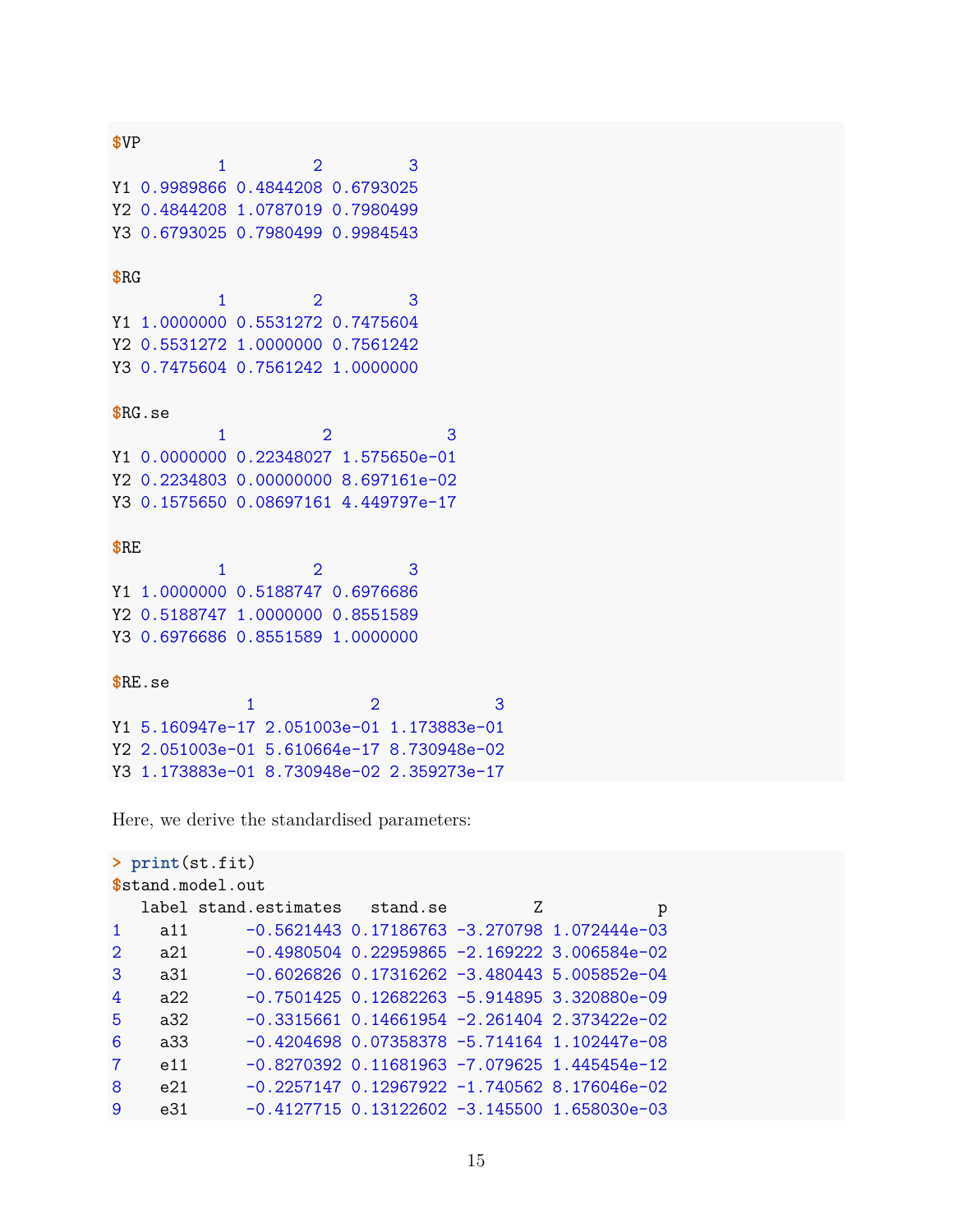| $10-1$ | e22     |  | 0.3718667 0.14164900 2.625269 8.658054e-03       |
|--------|---------|--|--------------------------------------------------|
|        | 11 e.32 |  | $0.3413148$ 0.11390419 2.996507 2.730917e-03     |
|        | 12 e33  |  | $-0.2513298$ 0.05457774 $-4.604987$ 4.124919e-06 |

and the standardised variances (heritability and environmentality):

```
> st.var.fit <- grmsem.var(st.fit)
> print(st.var.fit)
$VA
             \mathbf{1}\overline{2}3
Y1 0.3160062 0.2799762 0.3387946
Y2 0.2799762 0.8107680 0.5488882
Y3 0.3387946 0.5488882 0.6499573
$VA.se3
             \mathbf{1}\overline{2}Y1 0.1932288 0.1619891 0.1613852
Y2 0.1619891 0.1379212 0.1565957
Y3 0.1613852 0.1565957 0.1544661
$VE
                         \overline{2}\mathbf{1}\overline{3}Y1 0.6839938 0.1866749 0.3413782
Y2 0.1866749 0.1892320 0.2200922
Y3 0.3413782 0.2200922 0.3500427
$VE.se\mathbf{1}\overline{2}3
Y1 0.1932288 0.1218645 0.1436571
Y2 0.1218645 0.1379212 0.1334911
Y3 0.1436571 0.1334911 0.1544661
$VP\overline{1}\overline{2}\overline{3}Y1 1.0000000 0.4666511 0.6801728
Y2 0.4666511 1.0000000 0.7689803
Y3 0.6801728 0.7689803 1.0000000
$RG\mathbf{1}\overline{2}3
Y1 1.0000000 0.5531272 0.7475604
Y2 0.5531272 1.0000000 0.7561242
Y3 0.7475604 0.7561242 1.0000000
```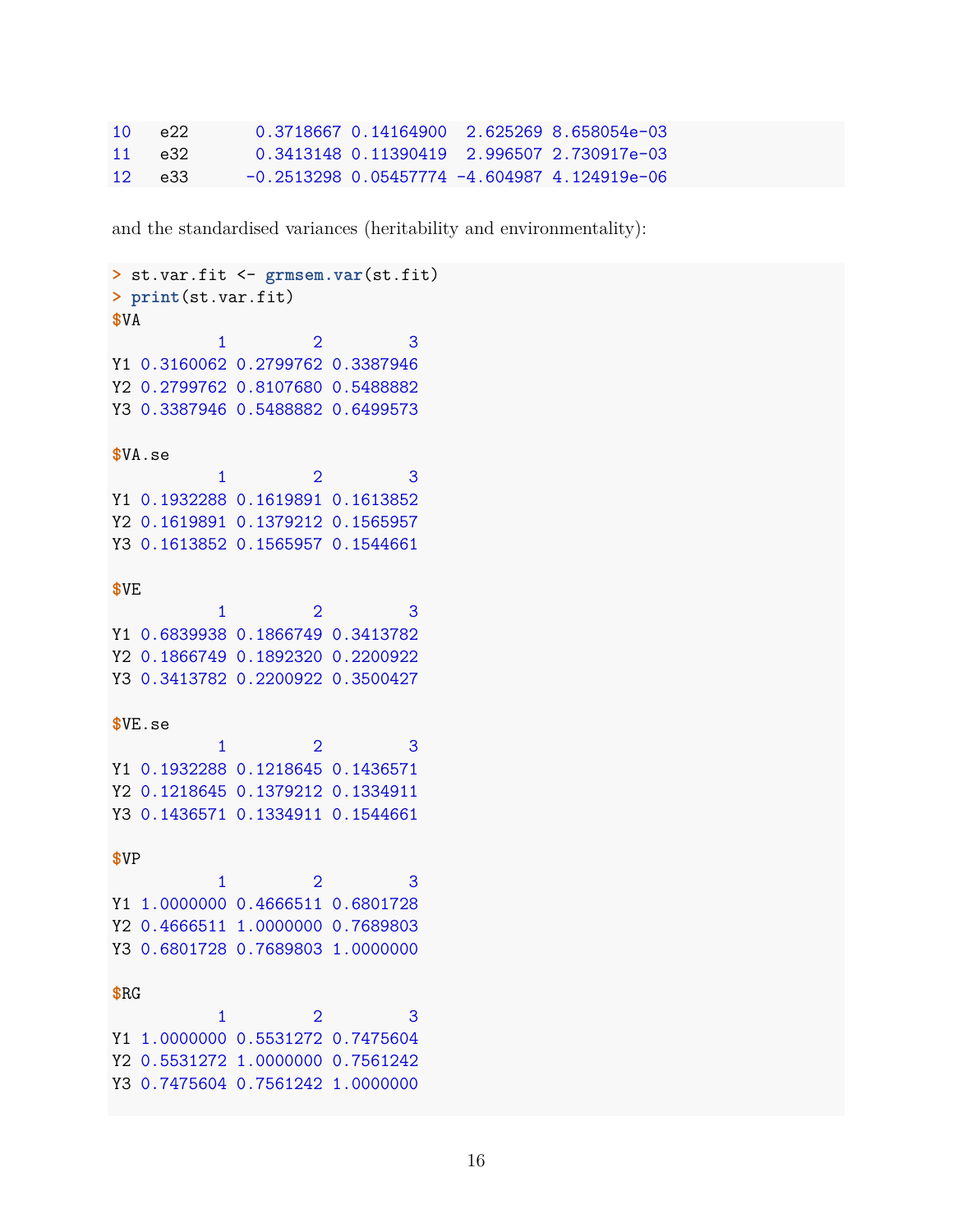```
$RG.se
         1 2 3
Y1 0.0000000 0.23210789 1.574432e-01
Y2 0.2321079 0.00000000 8.945803e-02
Y3 0.1574432 0.08945803 1.633888e-17
$RE
         1 2 3
Y1 1.0000000 0.5188747 0.6976686
Y2 0.5188747 1.0000000 0.8551589
Y3 0.6976686 0.8551589 1.0000000
$RE.se
         1 2 3
Y1 0.0000000 2.130183e-01 1.172975e-01
Y2 0.2130183 6.290479e-17 8.880531e-02
Y3 0.1172975 8.880531e-02 5.827606e-17
```
### **8.2.3 DS model**

For comparison, we fit a Direct Symmetric model and obtain a near-identical fit (loglikelihood).

```
> fit.DS <- grmsem.fit(ph.small,
                     G.small,
                     model="DS",
                     LogL=TRUE,
                     estSE=TRUE)
[1] 300
[1] 100 100 100
[1] 1 101 201
[1] 100 200 300
[1] "Parameters for a direct symmetric model (variance components):"
[1] "Vector of genetic variances:"
[1] "A11" "A21" "A31" "A22" "A32" "A33"
[1] "Vector of residual factor loadings:"
[1] "E11" "E21" "E31" "E22" "E32" "E33"
> fit.DS
$model.in
  part label value freepar
1 a A11 1.0000000 1
2 a A21 0.4602739 1
3 a A31 0.6738565 1
```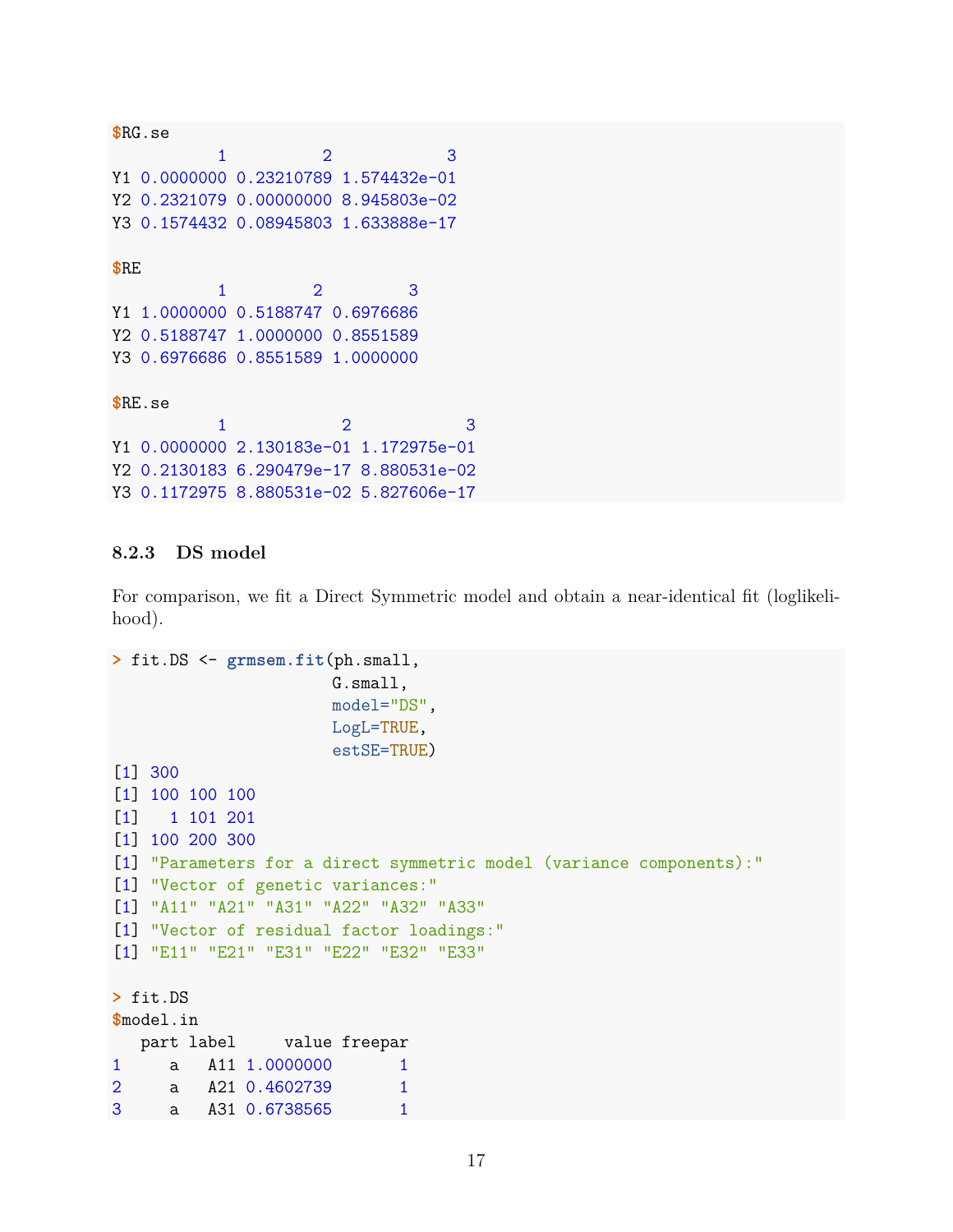| 4               | a. | A22 1.0000000 |   |
|-----------------|----|---------------|---|
| 5               | a  | A32 0.7527887 | 1 |
| 6               | a  | A33 1.0000000 | 1 |
| 7               | e  | E11 1.0000000 | 1 |
| 8               | e  | E21 0.4602739 | 1 |
| 9               | e  | E31 0.6738565 | 1 |
| 10              | e  | E22 1.0000000 | 1 |
| 11              | e  | E32 0.7527887 | 1 |
| 12 <sub>2</sub> | e  | E33 1.0000000 |   |

**\$**model.fit**\$**LL

[1] -54.39145

**\$**model.fit**\$**calls function gradient<br>122 26 122 and the set of  $\sim$ 

**\$**model.fit**\$**convergence [1] 0

**\$**model.fit**\$**message NULL

|                                     | \$model.out |                 |                                                 |    |   |                                                 |  |  |
|-------------------------------------|-------------|-----------------|-------------------------------------------------|----|---|-------------------------------------------------|--|--|
|                                     |             | label estimates | gradient                                        | se | Z | p                                               |  |  |
| 1                                   |             | A11 0.3161061   |                                                 |    |   | 0.0009860302  0.2106008  1.500972  0.1333627052 |  |  |
| $\mathcal{D}_{\mathcal{L}}$         |             | A21 0.2912542   |                                                 |    |   | 0.0039066047  0.1834675  1.587497  0.1124001236 |  |  |
| 3                                   |             | A31 0.3389444   | $-0.0036802953$ 0.1852176 1.829979 0.0672530362 |    |   |                                                 |  |  |
| 4                                   |             | A22 0.8754990   | 0.0025629175 0.2584953 3.386905 0.0007068577    |    |   |                                                 |  |  |
| 5                                   |             | A32 0.5705239   | $-0.0051792201$ 0.2222947 2.566520 0.0102724710 |    |   |                                                 |  |  |
| 6                                   |             | A33 0.6497819   |                                                 |    |   | 0.0048300247  0.2229978  2.913849  0.0035700307 |  |  |
| 7                                   |             | E11 0.6828573   |                                                 |    |   | 0.0009099445  0.1921358  3.554035  0.0003793684 |  |  |
| 8                                   |             | E21 0.1932362   | 0.0081933028 0.1180255 1.637241 0.1015800561    |    |   |                                                 |  |  |
| 9                                   |             | E31 0.3403784   | $-0.0046169601$ 0.1387849 2.452561 0.0141843201 |    |   |                                                 |  |  |
| 10                                  |             | E22 0.2034536   |                                                 |    |   | 0.0015010666  0.1268743  1.603584  0.1088057273 |  |  |
| 11                                  |             | E32 0.2277079   |                                                 |    |   | 0.0414495710 0.1222574 1.862529 0.0625285683    |  |  |
| 12.                                 |             | E33 0.3487737   |                                                 |    |   | 0.0049090361  0.1373909  2.538551  0.0111312504 |  |  |
|                                     |             |                 |                                                 |    |   |                                                 |  |  |
| k                                   |             |                 |                                                 |    |   |                                                 |  |  |
| $\begin{bmatrix} 1 \end{bmatrix}$ 3 |             |                 |                                                 |    |   |                                                 |  |  |
|                                     |             |                 |                                                 |    |   |                                                 |  |  |
| $\$n$                               |             |                 |                                                 |    |   |                                                 |  |  |

[1] 300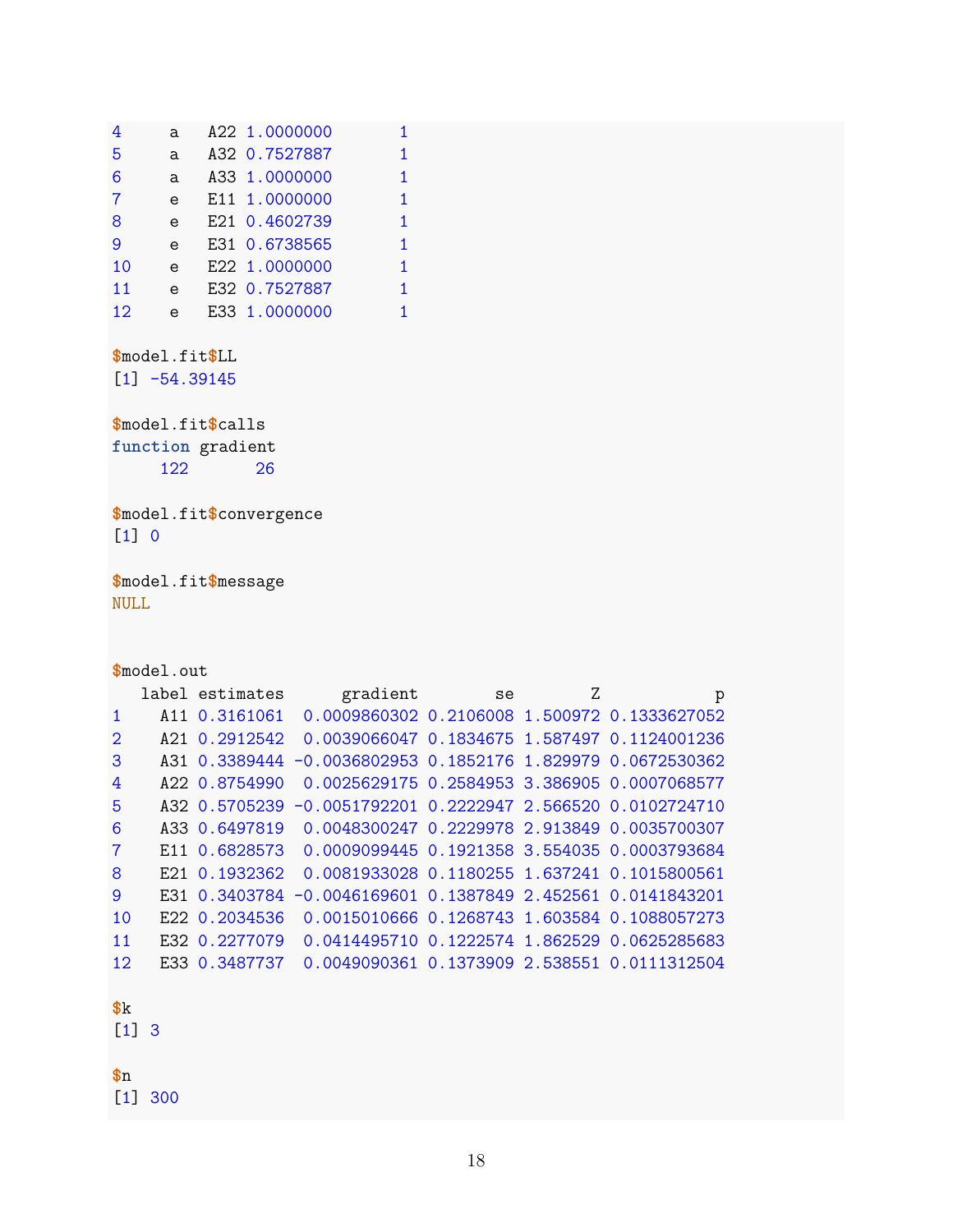```
$n.obs
[1] 100 100 100
$n.ind
[1] 100
$model
[1] "DS"
```
Similarly, the variance parameter estimates and SEs for the Direct Symmetric model are near-identical to those derived for the Cholesky decomposition model.

```
> var.fit.ds <- grmsem.var(fit.DS)
> var.fit.ds
$VA
          1 2 3
Y1 0.3161061 0.2912542 0.3389444
Y2 0.2912542 0.8754990 0.5705239
Y3 0.3389444 0.5705239 0.6497819
$VA.se
          1 2 3
Y1 0.2106008 0.1834675 0.1852176
Y2 0.1834675 0.2584953 0.2222947
Y3 0.1852176 0.2222947 0.2229978
$VE
          1 2 3
Y1 0.6828573 0.1932362 0.3403784
Y2 0.1932362 0.2034536 0.2277079
Y3 0.3403784 0.2277079 0.3487737
$VE.se
          1 2 3
Y1 0.1921358 0.1180255 0.1387849
Y2 0.1180255 0.1268743 0.1222574
Y3 0.1387849 0.1222574 0.1373909
$VP
          1 2 3
Y1 0.9989633 0.4844903 0.6793228
Y2 0.4844903 1.0789526 0.7982318
Y3 0.6793228 0.7982318 0.9985556
```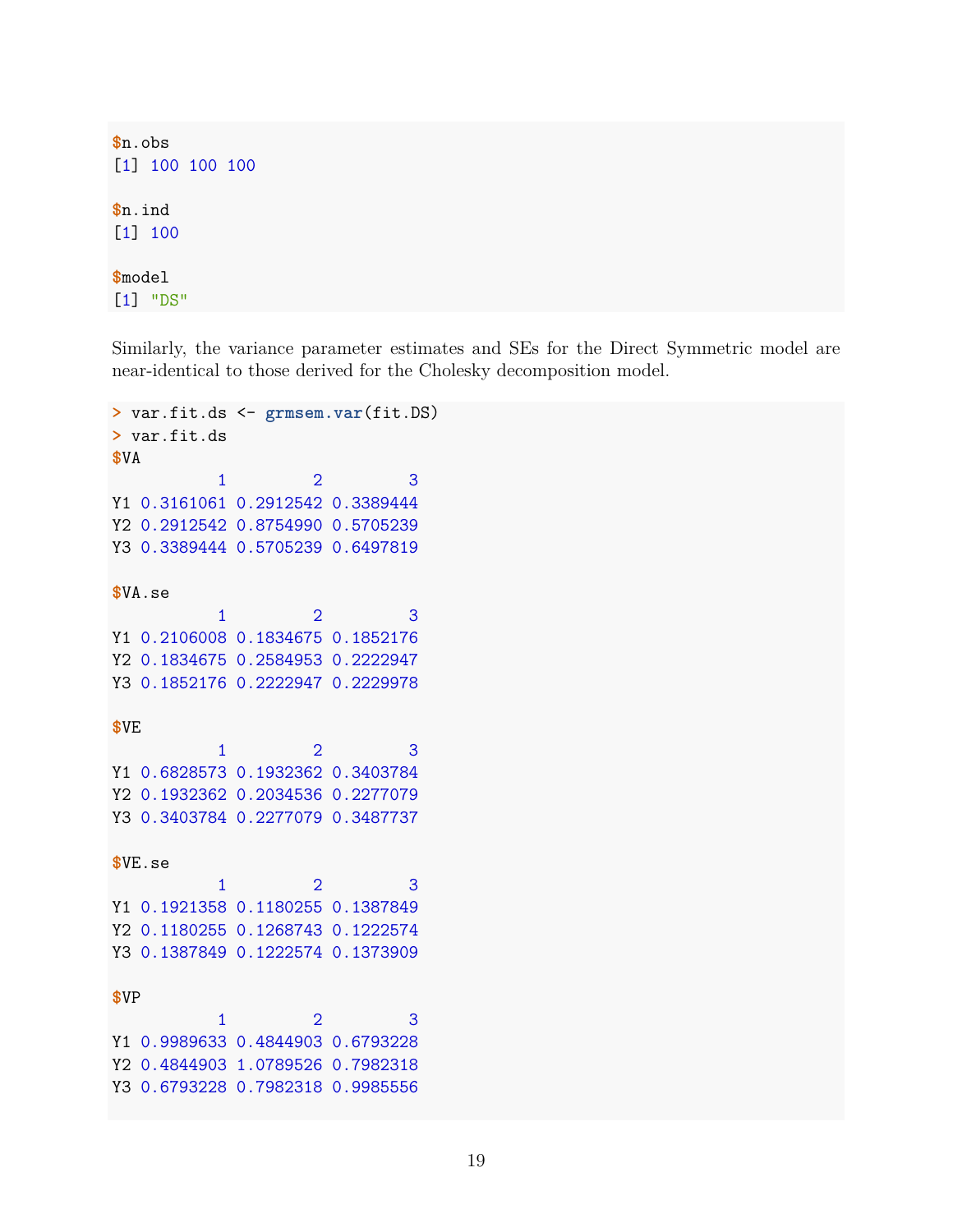**\$**RG 1 2 3 Y1 1.0000000 0.5536406 0.7478738 Y2 0.5536406 1.0000000 0.7564186 Y3 0.7478738 0.7564186 1.0000000 **\$**RG.se 1 2 3 Y1 0.0000000 0.22323218 0.15738360 Y2 0.2232322 0.00000000 0.08684325 Y3 0.1573836 0.08684325 0.00000000 **\$**RE 1 2 3 Y1 1.0000000 0.5184307 0.6974693 Y2 0.5184307 1.0000000 0.8548176 Y3 0.6974693 0.8548176 1.0000000 **\$**RE.se 1 2 3 Y1 0.0000000 0.20548054 0.11753303 Y2 0.2054805 0.00000000 0.08761989 Y3 0.1175330 0.08761989 0.00000000

## <span id="page-19-0"></span>**8.3 Quad-variate example**

### **8.3.1 Data simulation**

A large quad-variate data set was simulated, assuming an underlying Cholesky model, with 5000 observations per trait and high polygenicity (5,000 SNPs per genetic factor), and the following genetic (lambda\_A) and residual (lambda\_E) factor loadings:

$$
\Lambda_{A} = \begin{pmatrix}\n\sqrt{0.3} & 0 & 0 & 0 \\
\sqrt{0.2} & \sqrt{0.4} & 0 & 0 \\
\sqrt{0.2} & \sqrt{0.2} & 0 & \sqrt{0.2} \\
\sqrt{0.1} & \sqrt{0.2} & 0 & \sqrt{0.4}\n\end{pmatrix}, \quad \Lambda_{E} = \begin{pmatrix}\n\sqrt{0.7} & 0 & 0 & 0 \\
\sqrt{0.1} & \sqrt{0.3} & 0 & 0 \\
\sqrt{0.2} & 0 & \sqrt{0.2} & 0 \\
0 & 0 & 0 & \sqrt{0.3}\n\end{pmatrix}
$$
\n(8.3)\n
$$
\Sigma_{A} = \begin{pmatrix}\n0.300 & 0.245 & 0.245 & 0.173 \\
0.245 & 0.600 & 0.483 & 0.424 \\
0.245 & 0.483 & 0.600 & 0.341 \\
0.173 & 0.424 & 0.341 & 0.700\n\end{pmatrix}, \quad \Sigma_{E} = \begin{pmatrix}\n0.700 & 0.265 & 0.374 & 0.000 \\
0.265 & 0.400 & 0.141 & 0.000 \\
0.374 & 0.141 & 0.400 & 0.000 \\
0.000 & 0.000 & 0.000 & 0.300\n\end{pmatrix}
$$
\n(8.4)

The Cholesky model was pre-fitted and saved (fit.large.RData) to illustrate grmsem follow-up functions. The large GRM data file (G.large.RData), the phenotype file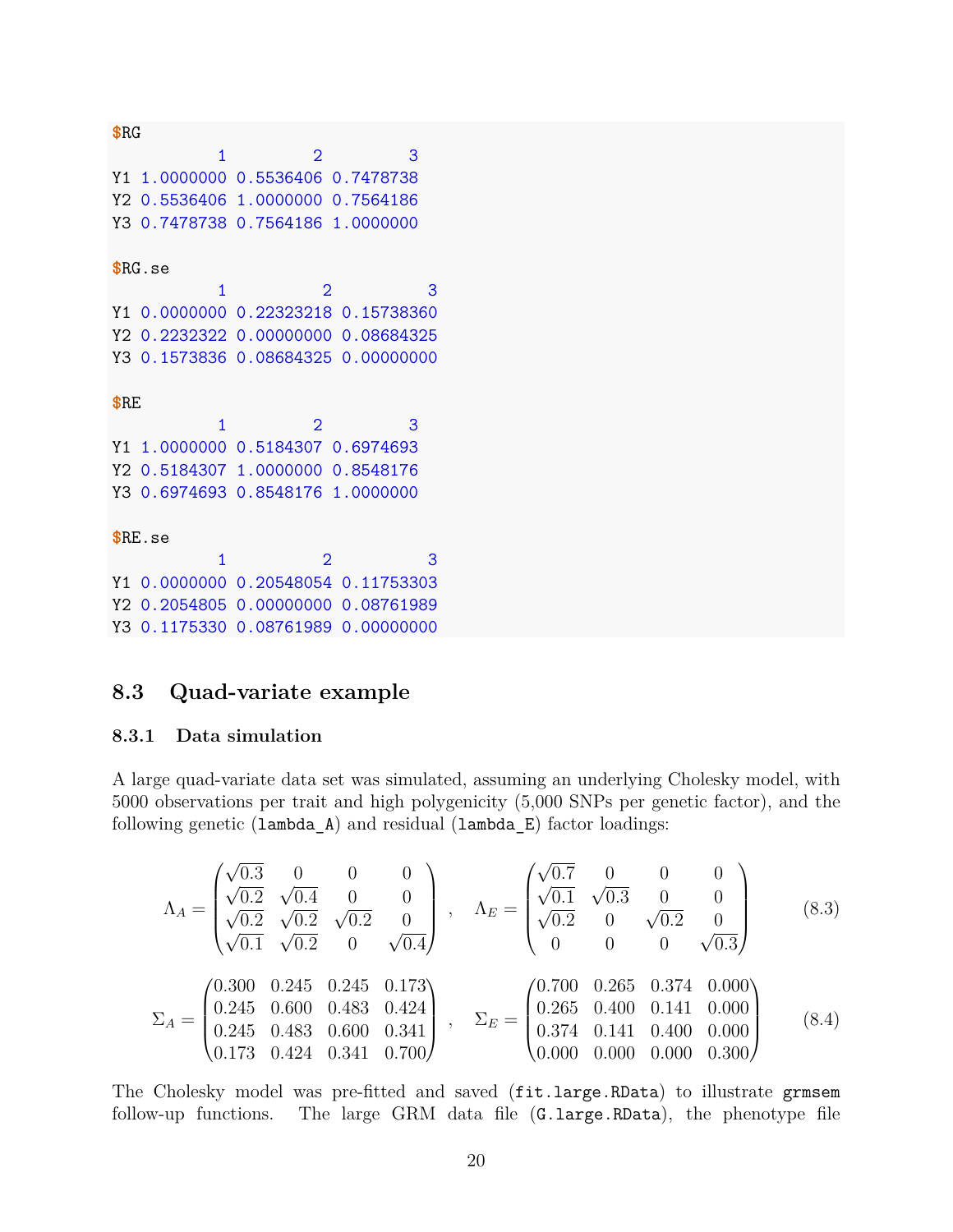(ph.large.RData) and the pre-fitted output file (fit.large.RData) can be downloaded from [here.](https://gitlab.gwdg.de/beate.stpourcain/grmsem_external) The phenotype file and the pre-fitted Cholesky output file have also been included in the package. For completeness, also the fit of a Direct Symmetric model is shown. Note that some output has been omitted for clarity.

Performance: Fitting both a Cholesky decomposition model (10 genetic and 10 residual parameters) and a Direct Symmetric model (10 genetic and 10 residual variances and covariances) to the data including a VCOV estimation for variances and covariances among all parameters, using 4 cores and sharing memory across 24 cores, required ~21h using R MKL 3.6.3 (Cholesky model: 21h2m, Direct Symmetric model: 21h24m, vmmax of 17.3 Gb RAM each). For comparison, using otherwise similar conditions, fitting an IPC model required 11h48m, and fitting an Independent Pathway model 10h14m (data not shown). However, note that this performance is based on simulated data without missing values (listwise complete data option compl.ph TRUE). RAM requirements (but not time) will increase for data with missingness patterns (listwise complete data option compl.ph FALSE) and models will require, under similar conditions,  $\sim$  70 Gb RAM.

### **8.3.2 Cholesky model**

We fit a quad-variate Cholesky decomposition model (10 genetic and 10 residual variances) with the following model fit and estimated parameters:

```
#Do not run!
#Please downloaded externally
#load("G.large.RData")
#load("ph.large.RData")
#fit <- grmsem.fit(ph.large,
# G.large,model="Cholesky",
# LogL=TRUE,
# estSE=TRUE)
> load("fit.large.RData")
> fit.large
$model.in
  part label value freepar
1 a a11 0.01686961 1
2 a a21 0.75022252 1
3 a a31 -0.10352849 1
4 a a41 -0.81445295 1
5 a a22 -0.34964589 1
6 a a32 0.70013464 1
7 a a42 0.30439698 1
8 a a33 0.87503509 1
9 a a43 -0.37434617 1
10 a a44 0.86376688 1
```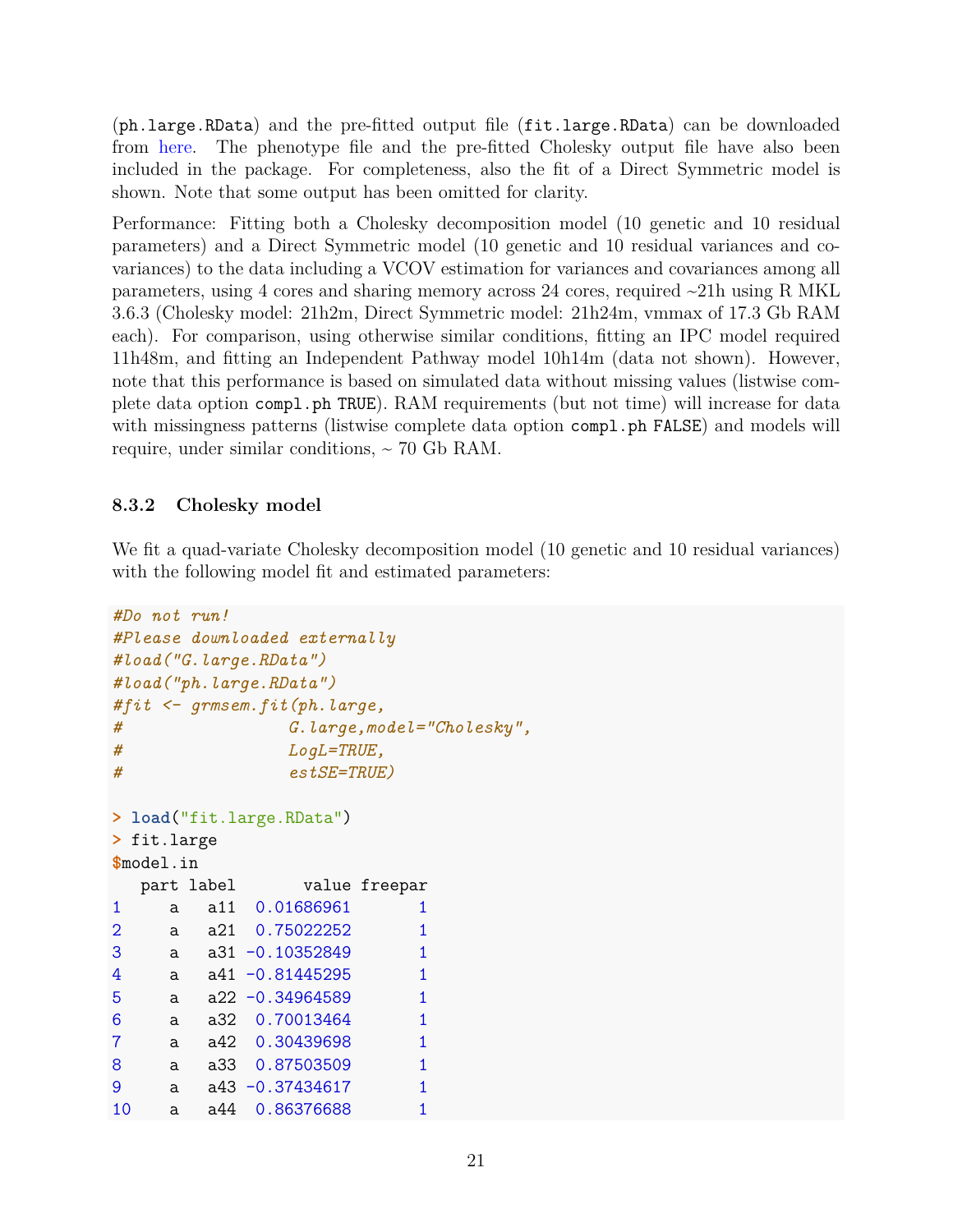| 11 | e            |      | e11 -0.28008894    | 1 |
|----|--------------|------|--------------------|---|
| 12 | e            |      | e21 -0.92449828    | 1 |
| 13 | e            |      | $e31 - 0.72312602$ | 1 |
| 14 | e            |      | e41 -0.70924504    | 1 |
| 15 | $\mathbf{e}$ | e22. | 0.51178943         | 1 |
| 16 | e            |      | e32 0.66207502     | 1 |
| 17 | e            |      | e42 -0.64331456    | 1 |
| 18 | $\mathbf{e}$ | e33  | 0.16870994         | 1 |
| 19 | e            |      | e43 0.30222504     | 1 |
| 20 | e            | e44  | 0.21833386         | 1 |

 $$$ model.fit $$$ LL

 $[1] -4556.647$ 

\$model.fit\$calls function gradient 488 118

\$model.fit\$convergence  $[1] 0$ 

\$model.fit\$message **NULL** 

\$model.out

|     | label | estimates           | gradient                                    | se | Z             | p                                                    |
|-----|-------|---------------------|---------------------------------------------|----|---------------|------------------------------------------------------|
| 1   | a 11  | $-0.590283919$      |                                             |    |               | 7.196924e-03  0.018936941 -31.1710286  2.632163e-213 |
| 2   | a21.  | $-0.406228554$      | 4.760323e-04 0.022331488 -18.1908415        |    |               | $6.099640e - 74$                                     |
| 3   | a31.  | $-0.412282704$      | $-1.306064e-03$ 0.021811928 $-18.9017085$   |    |               | 1.104185e-79                                         |
| 4   | a41   | $-0.251181508$      | 4.515862e-03 0.025355870                    |    | $-9.9062469$  | $3.910610e - 23$                                     |
| 5   |       | $a22 - 0.611871764$ | 7.519419e-03  0.013081543  -46.7736703      |    |               | $0.000000e+00$                                       |
| 6   |       | $a32 -0.412494347$  | 5.020765e-05 0.015153798                    |    | $-27.2205248$ | 3.712770e-163                                        |
| 7   |       | $a42 -0.406496327$  | 2.858898e-03 0.020248170                    |    | $-20.0757069$ | 1.203583e-89                                         |
| 8   | a33   | 0.443344860         | $-2.806537e-04$ 0.013549030                 |    | 32.7215213    | 7.719589e-235                                        |
| 9   | a43   | $-0.015668913$      | 1.437494e-03 0.024698450                    |    | $-0.6344088$  | $5.258141e-01$                                       |
| 10  | a44   | 0.655953940         | $-5.747793e-030.014789225$                  |    | 44.3535029    | $0.000000e+00$                                       |
| 11  | e11   | $-0.794244501$      | 2.325624e-02 0.012513836                    |    | $-63.4693048$ | $0.000000e+00$                                       |
| 12. | e21   |                     | $-0.290249172 -8.449568e-04 0.013042715$    |    | $-22.2537381$ | 1.037729e-109                                        |
| 13  | e31   |                     | $-0.445243952 -5.908758e-03 0.012154714$    |    | $-36.6313812$ | 9.056960e-294                                        |
| 14  | e41   | 0.006719942         | 7.527450e-03 0.011697368                    |    | 0.5744833     | 5.656408e-01                                         |
| 15  | e22   | 0.521077401         | $-1.251593e-02$ 0.008841668                 |    | 58.9342896    | $0.000000e+00$                                       |
| 16  | e32.  | $-0.054613913$      | 1.163049e-03 0.010020443                    |    | $-5.4502495$  | $5.029922e-08$                                       |
| 17  | e42   |                     | $-0.018229268 - 8.354153e - 03 0.011967918$ |    | $-1.5231779$  | 1.277142e-01                                         |
| 18  | e33   |                     | $0.405590017 - 2.845990e - 02 0.007471397$  |    | 54.2856995    | $0.000000e+00$                                       |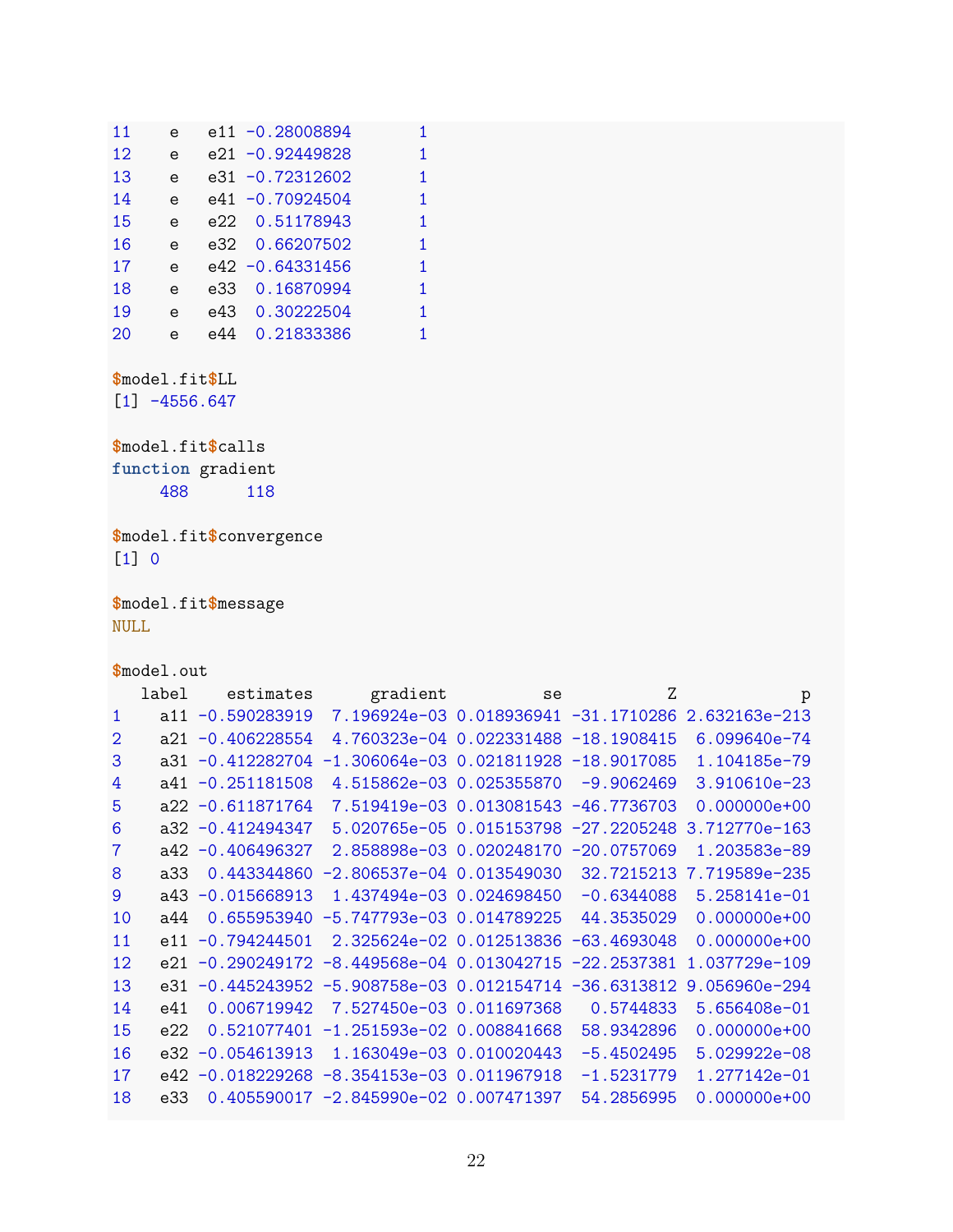```
19 e43 -0.022769655 7.889148e-04 0.012392180 -1.8374213 6.614772e-02
20 e44 -0.467128074 1.039490e-02 0.009007167 -51.8618176 0.000000e+00
$k
[1] 4
$n
[1] 20000
$n.obs
[1] 5000 5000 5000 5000
$n.ind
[1] 5000
$model
[1] "Cholesky"
```
Here, we derive genetic variance and correlations:

```
> var.fit <- grmsem.var(fit.large)
> print(var.fit)
$VA
          1 2 3 4
Y1 0.3484351 0.2397902 0.2433639 0.1482684
Y2 0.2397902 0.5394087 0.4198747 0.3507607
Y3 0.2433639 0.4198747 0.5366833 0.2642885
Y4 0.1482684 0.3507607 0.2642885 0.6588525
$VA.se
          1 2 3 4
Y1 0.02235634 0.01660915 0.01767332 0.01514868
Y2 0.01660915 0.02017283 0.01672469 0.01562045
Y3 0.01767332 0.01672469 0.02042099 0.01515375
Y4 0.01514868 0.01562045 0.01515375 0.02078249
$VE
            1 2 3 4
Y1 0.630824327 0.23052881 0.35363256 -0.005337277
Y2 0.230528809 0.35576624 0.10077361 -0.011449317
Y3 0.353632560 0.10077361 0.36572812 -0.011231587
Y4 -0.005337277 -0.01144932 -0.01123159 0.219104559
$VE.se
```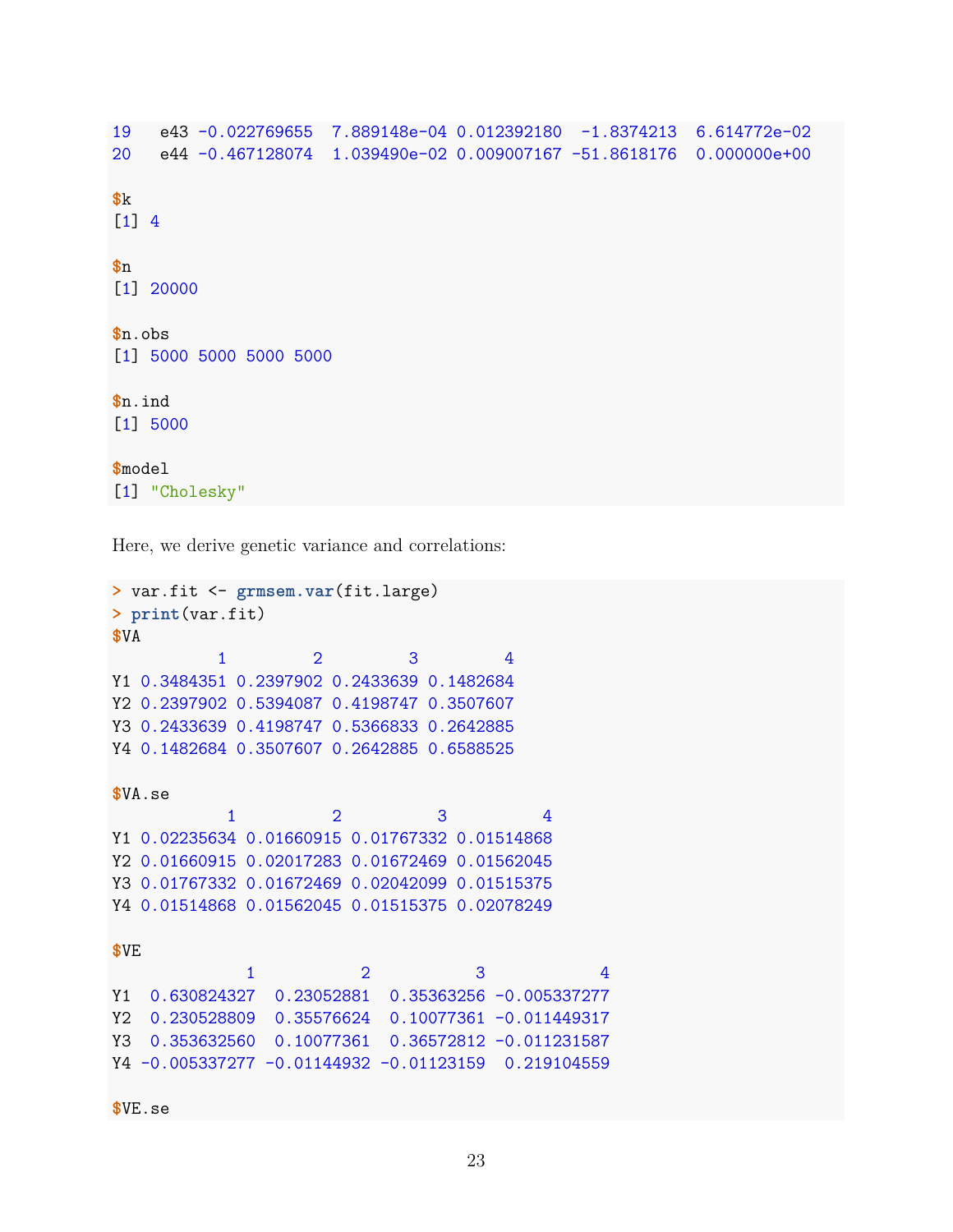|      | $\mathbf{1}$                                         |                | $\overline{2}$ | 3 |                                     | 4 |
|------|------------------------------------------------------|----------------|----------------|---|-------------------------------------|---|
|      | Y1 0.019878092 0.012210347 0.013679555 0.009287867   |                |                |   |                                     |   |
| Y2   | 0.012210347  0.012054860  0.009085111  0.007093293   |                |                |   |                                     |   |
|      | Y3 0.013679555 0.009085111 0.012413525 0.007220553   |                |                |   |                                     |   |
|      | Y4 0.009287867 0.007093293 0.007220553 0.008358356   |                |                |   |                                     |   |
|      |                                                      |                |                |   |                                     |   |
| \$VP |                                                      |                |                |   |                                     |   |
|      | 1                                                    | $\overline{2}$ |                | 3 | 4                                   |   |
|      | Y1 0.9792594 0.4703190 0.5969964 0.1429311           |                |                |   |                                     |   |
|      | Y2 0.4703190 0.8951749 0.5206483 0.3393114           |                |                |   |                                     |   |
|      | Y3 0.5969964 0.5206483 0.9024114 0.2530569           |                |                |   |                                     |   |
|      | Y4 0.1429311 0.3393114 0.2530569 0.8779571           |                |                |   |                                     |   |
|      |                                                      |                |                |   |                                     |   |
| \$RG |                                                      |                |                |   |                                     |   |
|      | 1                                                    | $\overline{2}$ |                | 3 | 4                                   |   |
|      | Y1 1.0000000 0.553110 0.5627767 0.3094522            |                |                |   |                                     |   |
|      | Y2 0.5531100 1.000000 0.7803720 0.5883800            |                |                |   |                                     |   |
|      | Y3 0.5627767 0.780372 1.0000000 0.4444523            |                |                |   |                                     |   |
|      | Y4 0.3094522 0.588380 0.4444523 1.0000000            |                |                |   |                                     |   |
|      |                                                      |                |                |   |                                     |   |
|      | \$RG.se                                              |                |                |   |                                     |   |
|      | 1                                                    |                | $\overline{2}$ | 3 |                                     | 4 |
| Y1   | 0.00000000 0.02488356 2.233207e-02 3.056075e-02      |                |                |   |                                     |   |
|      | Y2 0.02488356 0.00000000 1.557784e-02 1.976462e-02   |                |                |   |                                     |   |
|      | Y3 0.02233207 0.01557784 3.008489e-18 2.206251e-02   |                |                |   |                                     |   |
|      |                                                      |                |                |   |                                     |   |
|      | Y4 0.03056075 0.01976462 2.206251e-02 4.557191e-18   |                |                |   |                                     |   |
|      |                                                      |                |                |   |                                     |   |
| \$RE | $\mathbf{1}$                                         |                | $\overline{2}$ | 3 |                                     | 4 |
|      |                                                      |                |                |   |                                     |   |
| Υ1   | 1.00000000                                           |                |                |   | $0.48661851$ 0.73623906 -0.01435621 |   |
| Y2   | 0.48661851                                           | 1.00000000     |                |   | $0.27937355 - 0.04100828$           |   |
|      | Y3  0.73623906  0.27937355  1.00000000 -0.03967676   |                |                |   |                                     |   |
|      | Y4 -0.01435621 -0.04100828 -0.03967676 1.00000000    |                |                |   |                                     |   |
|      |                                                      |                |                |   |                                     |   |
|      | R.E.se                                               |                |                |   |                                     |   |
|      |                                                      | 1              | $\overline{2}$ |   | 3                                   | 4 |
|      | Y1 1.111452e-17 0.01770789 1.099568e-02 2.499190e-02 |                |                |   |                                     |   |
|      | Y2 1.770789e-02 0.00000000 2.164591e-02 2.549970e-02 |                |                |   |                                     |   |
|      | Y3 1.099568e-02 0.02164591 5.397777e-18 2.555311e-02 |                |                |   |                                     |   |
|      | Y4 2.499190e-02 0.02549970 2.555311e-02 7.971451e-18 |                |                |   |                                     |   |

Here,<br>we derive the standardised parameters:  $% \alpha$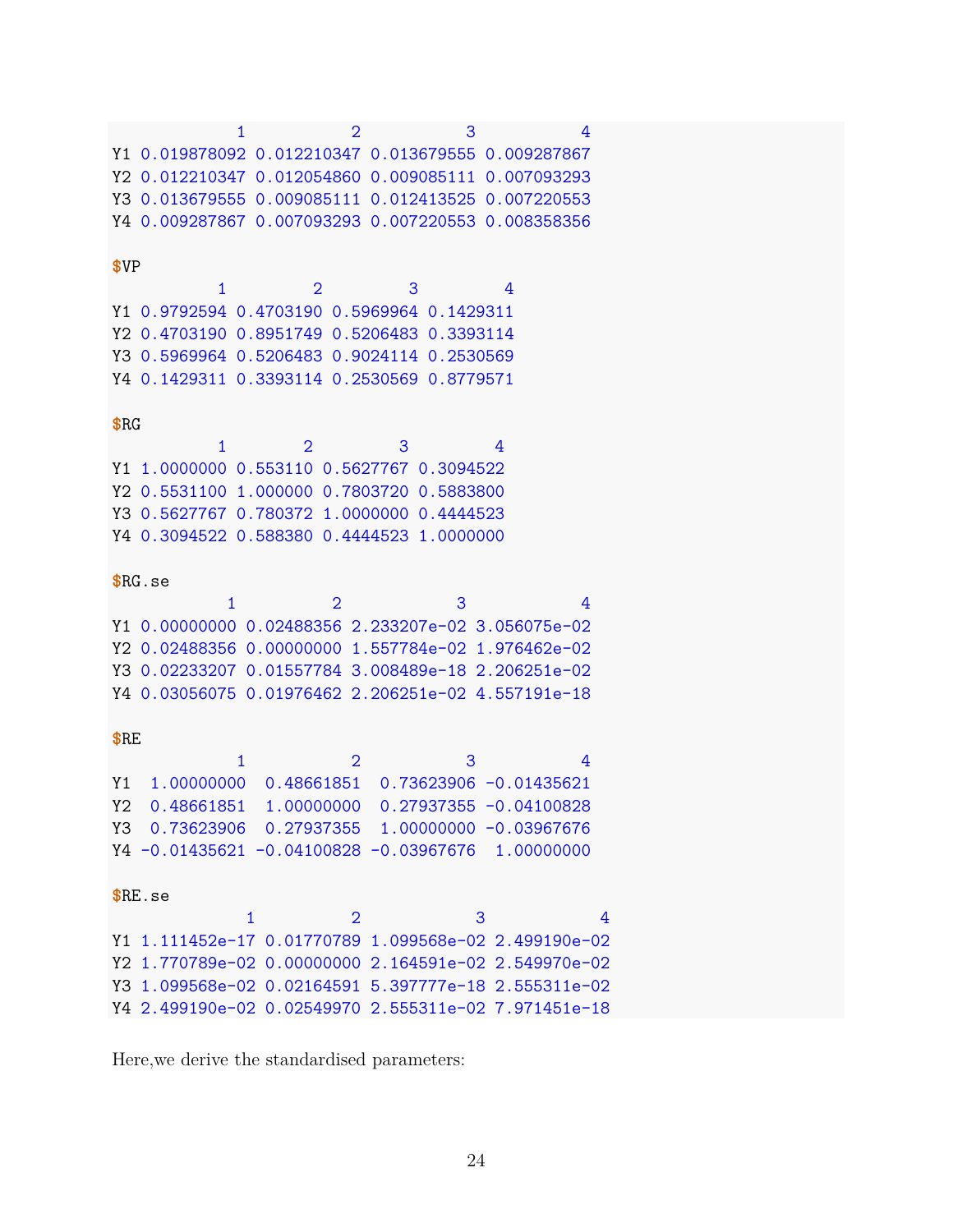**>** st.fit <- **grmsem.stpar**(fit.large) **> print**(st.fit)

| \$stand.model.out |                |                                          |                         |               |                                                        |  |  |  |
|-------------------|----------------|------------------------------------------|-------------------------|---------------|--------------------------------------------------------|--|--|--|
|                   |                | label stand.estimates                    | stand.se                | Ζ             | p                                                      |  |  |  |
| 1                 | a11            |                                          |                         |               | $-0.596502229$ 0.016233733 $-36.7446127$ 1.417362e-295 |  |  |  |
| $\overline{2}$    | a21            | $-0.4293549660.020456160 -20.9890304$    |                         |               | 8.261383e-98                                           |  |  |  |
| 3                 | a31            |                                          |                         |               | $-0.434003098$ 0.019542251 $-22.2084494$ 2.845907e-109 |  |  |  |
| 4                 | a41            | $-0.268071735 0.024887619 -10.7712891$   |                         |               | 4.703688e-27                                           |  |  |  |
| 5                 | a22            | $-0.646705353$ 0.011739313 $-55.0888607$ |                         |               | $0.000000e+00$                                         |  |  |  |
| 6                 | a32            |                                          |                         |               | $-0.434225891$ 0.014761620 $-29.4158701$ 3.441759e-190 |  |  |  |
| $\overline{7}$    | a42            | $-0.4338304070.018983259 -22.8533157$    |                         |               | 1.354554e-115                                          |  |  |  |
| 8                 | a33            |                                          |                         |               | 0.466701710  0.013216780  35.3113009  3.939089e-273    |  |  |  |
| 9                 | a43            | $-0.01672254000.024694677$               |                         | $-0.6771718$  | 4.982969e-01                                           |  |  |  |
| 10                | a44            |                                          | 0.700062328 0.012710221 | 55.0786896    | $0.000000e+00$                                         |  |  |  |
| 11                | e11            | $-0.80261142000.012064939 -66.5242831$   |                         |               | $0.000000e+00$                                         |  |  |  |
| 12                | e21            | $-0.30677292900.012940717$               |                         | $-23.7060220$ | 3.125266e-124                                          |  |  |  |
| 13                | e31            | $-0.468700852$ 0.012081674 $-38.7943628$ |                         |               | $0.000000e+00$                                         |  |  |  |
| 14                | e41            |                                          | 0.007171812 0.011697423 | 0.6131104     | 5.398033e-01                                           |  |  |  |
| 15                | e22            |                                          | 0.550742107 0.009617573 | 57.2641473    | $0.000000e+00$                                         |  |  |  |
| 16                | e32            | $-0.057491151$ $0.010016353$             |                         | $-5.7397289$  | 9.482821e-09                                           |  |  |  |
| 17                | e42            | $-0.01945506000.011964987$               |                         | $-1.6259993$  | 1.039498e-01                                           |  |  |  |
| 18                | e33            |                                          | 0.426957819 0.008330528 | 51.2521942    | $0.000000e+00$                                         |  |  |  |
| 19                | e43            | $-0.024300758$ 0.012391052               |                         | $-1.9611537$  | 4.986110e-02                                           |  |  |  |
| 20                | e44            | $-0.498539222$ 0.010093805 $-49.3906111$ |                         |               | $0.000000e+00$                                         |  |  |  |
|                   |                |                                          |                         |               |                                                        |  |  |  |
| k                 |                |                                          |                         |               |                                                        |  |  |  |
| $[1]$             | $\overline{4}$ |                                          |                         |               |                                                        |  |  |  |
| $\mathbf{\$n}$    |                |                                          |                         |               |                                                        |  |  |  |
| $[1]$             | 20000          |                                          |                         |               |                                                        |  |  |  |
|                   |                |                                          |                         |               |                                                        |  |  |  |
| \$model           |                |                                          |                         |               |                                                        |  |  |  |
|                   | [1] "Cholesky" |                                          |                         |               |                                                        |  |  |  |
|                   |                |                                          |                         |               |                                                        |  |  |  |

and the standardised variances (heritability and environmentality):

```
> st.var.fit <- grmsem.var(st.fit)
> print(st.var.fit)
$VA
          1 2 3 4
Y1 0.3558149 0.2561112 0.2588838 0.1599054
Y2 0.2561112 0.6025735 0.4671576 0.3956584
Y3 0.2588838 0.4671576 0.5947213 0.2969199
```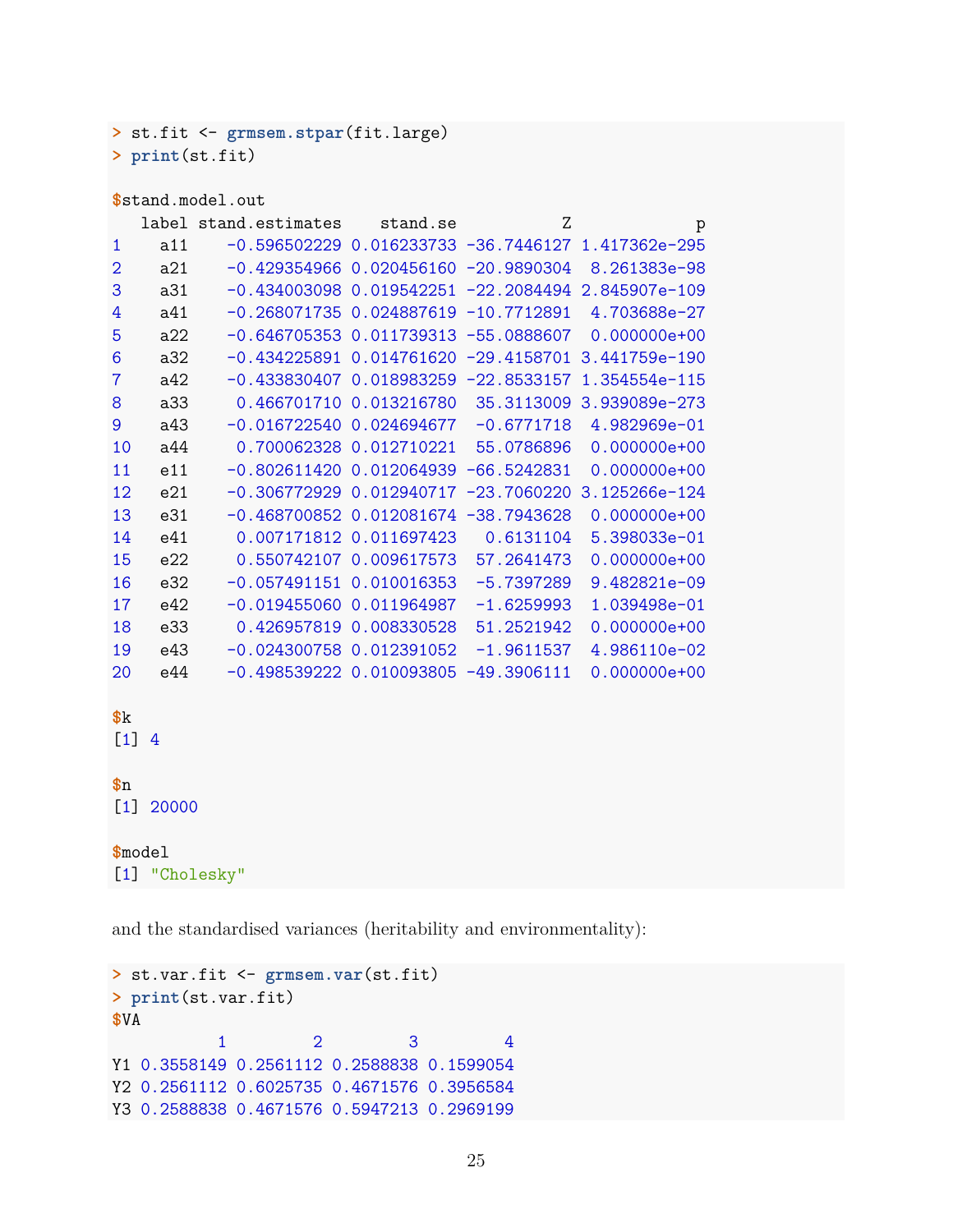Y4 0.1599054 0.3956584 0.2969199 0.7504382  $$VA. se$  $\overline{2}$ 3  $\overline{4}$  $\mathbf{1}$ Y1 0.01936692 0.01501072 0.01589623 0.01481065 Y2 0.01501072 0.01344962 0.01252746 0.01320059 Y3 0.01589623 0.01252746 0.01377554 0.01417036 Y4 0.01481065 0.01320059 0.01417036 0.01000981 \$VE  $\mathbf{1}$  $\overline{2}$  $\mathcal{B}$ 4 Y1 0.644185091 0.24621946 0.37618466 -0.005756178 Y2 0.246219456 0.39742650 0.11212194 -0.012914839 Y3 0.376184656 0.11212194 0.40527870 -0.012618339 Y4 -0.005756178 -0.01291484 -0.01261834 0.249561817  $$VE.$ se  $\mathbf{1}$  $\overline{2}$ 3  $\overline{4}$ Y1 0.019366916 0.012115870 0.013465601 0.009385665 Y2 0.012115870 0.013449618 0.009581551 0.007494475 Y3 0.013465601 0.009581551 0.013775535 0.007600587 Y4 0.009385665 0.007494475 0.007600587 0.010009812  $$VP$  $2<sup>1</sup>$ 3  $\overline{4}$  $\mathbf{1}$ Y1 1.0000000 0.5023307 0.6350685 0.1541492 Y2 0.5023307 1.0000000 0.5792795 0.3827435 Y3 0.6350685 0.5792795 1.0000000 0.2843016 Y4 0.1541492 0.3827435 0.2843016 1.0000000  $$RG$  $\overline{2}$  $\mathbf{1}$ 3  $\overline{4}$ Y1 1.0000000 0.553110 0.5627767 0.3094522 Y2 0.5531100 1.000000 0.7803720 0.5883800 Y3 0.5627767 0.780372 1.0000000 0.4444523 Y4 0.3094522 0.588380 0.4444523 1.0000000  $$RG.se$  $\mathbf{1}$  $\overline{2}$ 3 4 Y1 7.209226e-18 2.354325e-02 2.121442e-02 2.863522e-02 Y2 2.354325e-02 4.542180e-18 1.479096e-02 1.851946e-02 Y3 2.121442e-02 1.479096e-02 5.454486e-18 2.069598e-02 Y4 2.863522e-02 1.851946e-02 2.069598e-02 4.092585e-18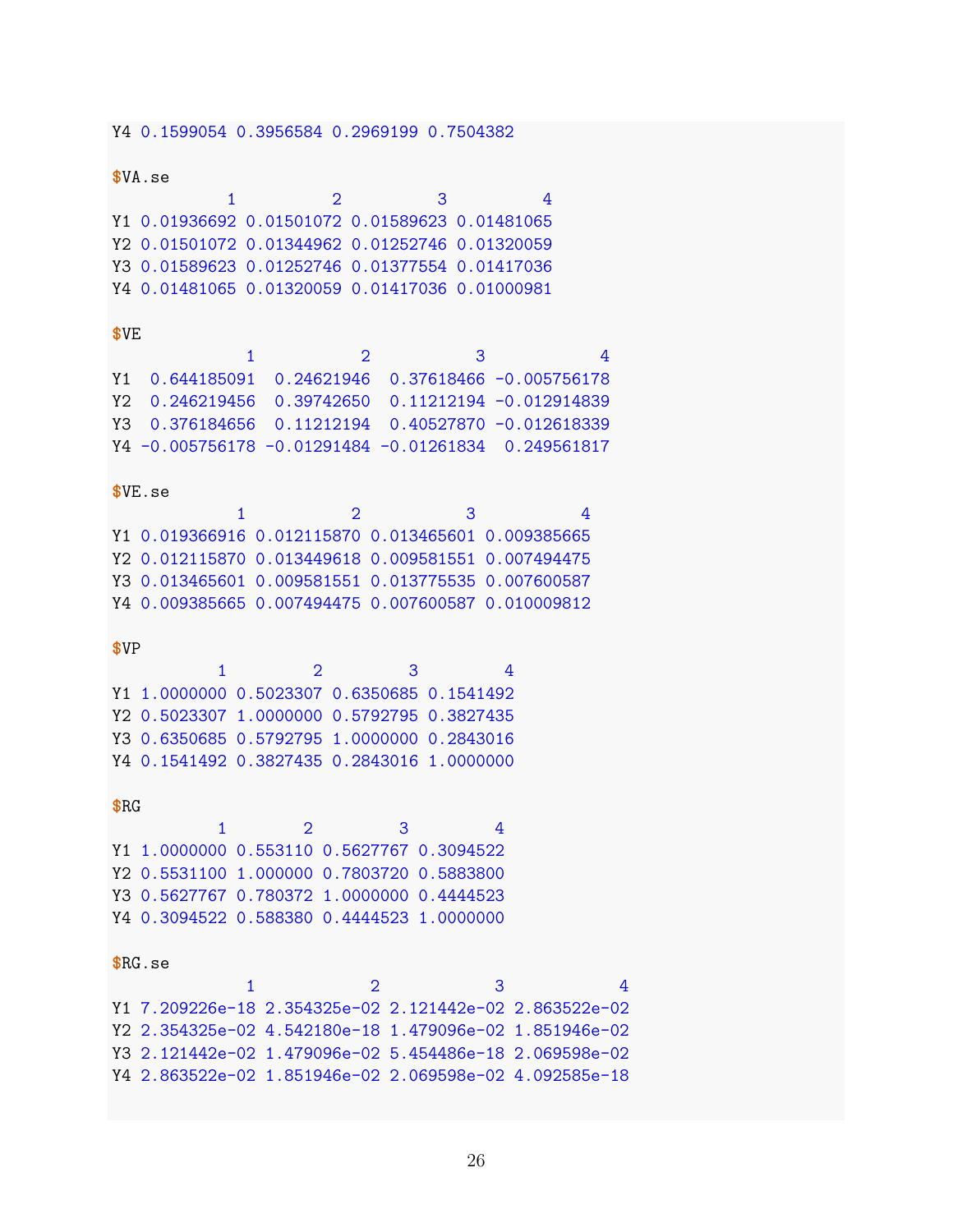| <b>SRE</b> |            |                             |                                                        |                                                      |
|------------|------------|-----------------------------|--------------------------------------------------------|------------------------------------------------------|
|            | 1          | $\mathcal{D}$               | 3                                                      | 4                                                    |
| Y1         | 1.00000000 |                             | $0.48661851$ $0.73623906$ $-0.01435621$                |                                                      |
| Y2.        |            |                             | $0.48661851$ 1.00000000 0.27937355 -0.04100828         |                                                      |
| Y3         |            |                             | $0.73623906$ $0.27937355$ 1.00000000 -0.03967676       |                                                      |
|            |            |                             | $Y4 - 0.01435621 - 0.04100828 - 0.03967676$ 1.00000000 |                                                      |
|            |            |                             |                                                        |                                                      |
|            | R.E.se     |                             |                                                        |                                                      |
|            |            | $\mathcal{D}_{\mathcal{L}}$ | 3                                                      | 4                                                    |
|            |            |                             |                                                        | Y1 0.00000000 1.675409e-02 1.044538e-02 2.341725e-02 |
|            |            |                             |                                                        | Y2 0.01675409 4.271060e-18 2.052641e-02 2.389309e-02 |
|            |            |                             |                                                        | Y3 0.01044538 2.052641e-02 6.732149e-18 2.394314e-02 |
|            |            |                             | Y4 0.02341725 2.389309e-02 2.394314e-02 4.512840e-18   |                                                      |

The factorial co-heritabilities can be estimated as shown below. Note that for the first genetic factor in a Cholesky model, the factorial co-heritability is always one, as per definition, this factor explains the entire genetic variation of the trait. Note that Vi is the estimated explained trait variance by a factor and corresponds to the squared factor loading.

```
> grmsem.fcoher(fit.large)
> grmsem.fcoher(fit.large)$fcoher.model.out[,c(1,7:10)]
```

|                | label | Vi                                                     | Vi.se                                                 | <b>FCOHER</b> | FCOHER.se |
|----------------|-------|--------------------------------------------------------|-------------------------------------------------------|---------------|-----------|
| 1              |       | a11 3.484351e-01 0.0223563431 1.0000000000 0.000000000 |                                                       |               |           |
| $\overline{2}$ | a21.  |                                                        | 1.650216e-01  0.0181433759  0.3059306238  0.027526691 |               |           |
| 3              | a31.  |                                                        | 1.699770e-01  0.0179853613  0.3167175772  0.025135935 |               |           |
| 4              | a41.  |                                                        | 6.309215e-02 0.0127378513 0.0957606594 0.018914180    |               |           |
| 5              |       | a22 3.743871e-01 0.0160084532 0.6940693762 0.027526691 |                                                       |               |           |
| 6              |       | a32 1.701516e-01 0.0125017124 0.3170428312 0.024459178 |                                                       |               |           |
| $\overline{7}$ | a42.  | 1.652393e-01  0.0164616136  0.2507985687  0.023183443  |                                                       |               |           |
| 8              | a33.  |                                                        | 1.965547e-01  0.0120137852  0.3662395917  0.021786386 |               |           |
| 9              |       | a43 2.455148e-04 0.0007739957 0.0003726401 0.001174465 |                                                       |               |           |
| 10             |       | a44 4.302756e-01 0.0194021010 0.6530681318 0.023536859 |                                                       |               |           |
| 11             |       | e11 6.308243e-01 0.0198780916                          |                                                       | <b>NA</b>     | <b>NA</b> |
| 12             | e21.  | 8.424458e-02.0.0075712747                              |                                                       | <b>NA</b>     | <b>NA</b> |
| 13             | e31   | 1.982422e-01 0.0108236256                              |                                                       | <b>NA</b>     | <b>NA</b> |
| 14             |       | e41 4.515762e-05 0.0001572113                          |                                                       | <b>NA</b>     | <b>NA</b> |
| 15             |       | e22 2.715217e-01 0.0092143864                          |                                                       | <b>NA</b>     | <b>NA</b> |
| 16             |       | e32 2.982679e-03 0.0010945112                          |                                                       | <b>NA</b>     | <b>NA</b> |
| 17             | e42.  | $3.323062e-04$ 0.0004363328                            |                                                       | <b>NA</b>     | <b>NA</b> |
| 18             | e33   | 1.645033e-01 0.0060606482                              |                                                       | <b>NA</b>     | <b>NA</b> |
| 19             | e43.  | 5.184572e-04 0.0005643313                              |                                                       | <b>NA</b>     | <b>NA</b> |
| 20             |       | e44 2.182086e-01 0.0084150015                          |                                                       | <b>NA</b>     | <b>NA</b> |

Similarly, the factorial co-environmentalities is shown below (shortened output). Again, note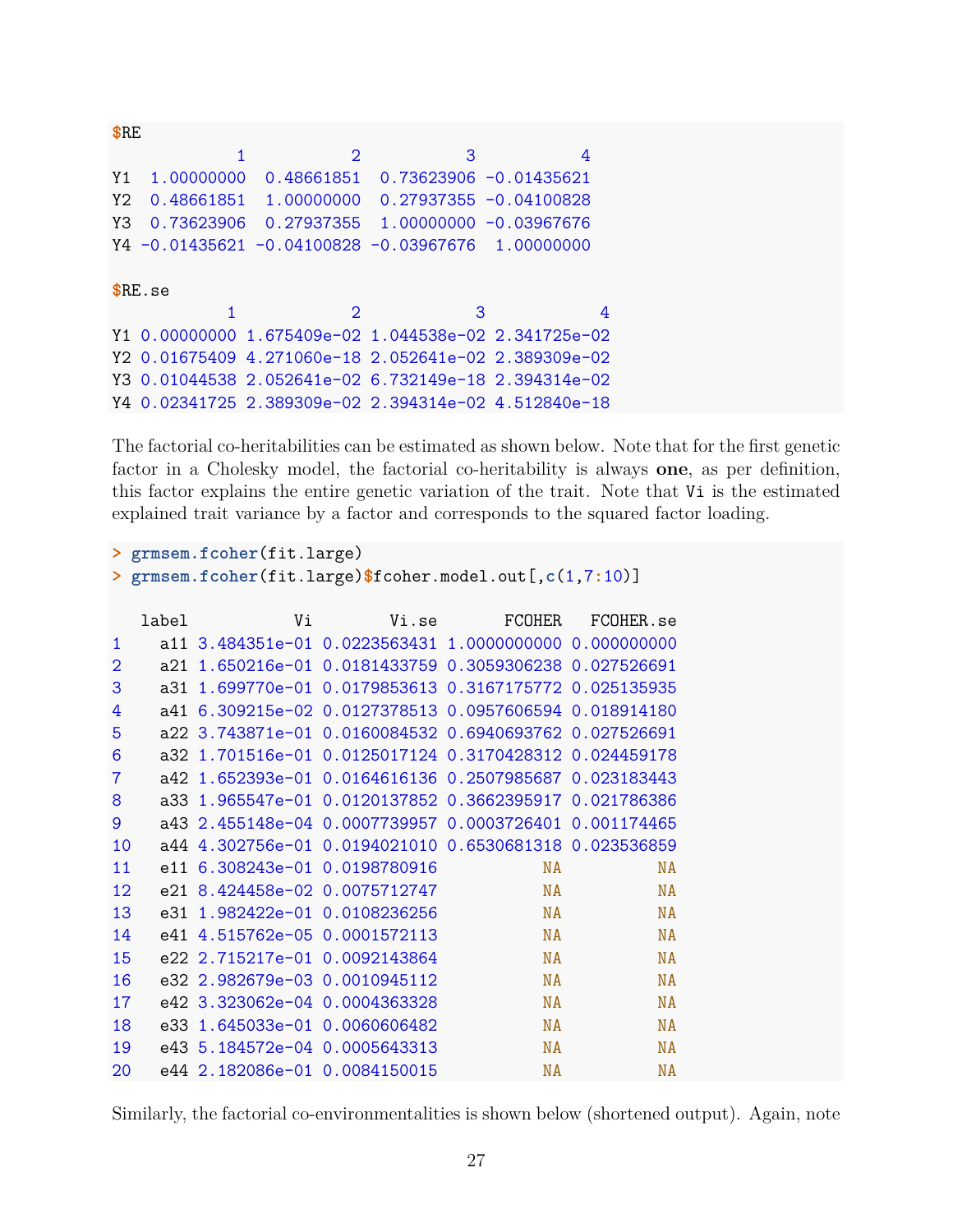that for the first residual factor in a Cholesky model, the factorial co-environmentality is always one, as per definition this factor explains the entire residual variation of the trait.

```
> grmsem.fcoher(fit.large)
> grmsem.fcoher(fit.large)$fcoher.model.out[,c(1,7:8,13:14)]
   label
                    Vi
                               Vi.se
                                            FCOENV
                                                       FCOENV.se
\mathbf{1}a11 3.484351e-01 0.0223563431
                                                 NA
                                                               NA
\overline{2}a21 1.650216e-01 0.0181433759
                                                 NA
                                                               NA
\overline{3}a31 1.699770e-01 0.0179853613
                                                 NA
                                                               NA
\overline{4}a41 6.309215e-02 0.0127378513
                                                 NA
                                                               NA
5
     a22 3.743871e-01 0.0160084532
                                                 NA
                                                               NA
6
     a32 1.701516e-01 0.0125017124
                                                 NA
                                                               NA
\overline{7}a42 1.652393e-01 0.0164616136
                                                 NA
                                                               NA
8
     a33 1.965547e-01 0.0120137852
                                                 NA
                                                               NA
\overline{9}a43 2.455148e-04 0.0007739957
                                                 NA
                                                               NA
10a44 4.302756e-01 0.0194021010
                                                 NA
                                                               NA
11e11 6.308243e-01 0.0198780916 1.0000000000 0.0000000000
12
     e21 8.424458e-02 0.0075712747 0.2367975722 0.0172339750
13
     e31 1.982422e-01 0.0108236256 0.5420479497 0.0161908960
14
     e41 4.515762e-05 0.0001572113 0.0002061008 0.0007175779
15
     e22 2.715217e-01 0.0092143864 0.7632024278 0.0172339750
16
     e32 2.982679e-03 0.0010945112 0.0081554556 0.0029995986
17
     e42 3.323062e-04 0.0004363328 0.0015166558 0.0019944184
18
     e33 1.645033e-01 0.0060606482 0.4497965946 0.0162294819
19
     e43 5.184572e-04 0.0005643313 0.0023662548 0.0025782116
     e44 2.182086e-01 0.0084150015 0.9959109886 0.0034506100
20
```
Comparing observed phenotypic variance/covariance patterns with estimated genetic variance/covariance patterns, we can estimate bivariate heritabilities. Note that the diagonal elements of the estimated \$BIHER matrix detail the heritabilities, while the off-diagonal elements detail the co-heritabilities.

```
> fit.var \leq grmsem.var(fit)
> load("ph.large.RData")
> grmsem.biher(ph.large, fit.var)
$VPO3
            \mathbf{1}\overline{2}4
Y1 1.0000000 0.5061277 0.6278417 0.1792348
Y2 0.5061277 1.0000000 0.6167281 0.4352479
Y3 0.6278417 0.6167281 1.0000000 0.3331679
Y4 0.1792348 0.4352479 0.3331679 1.0000000
```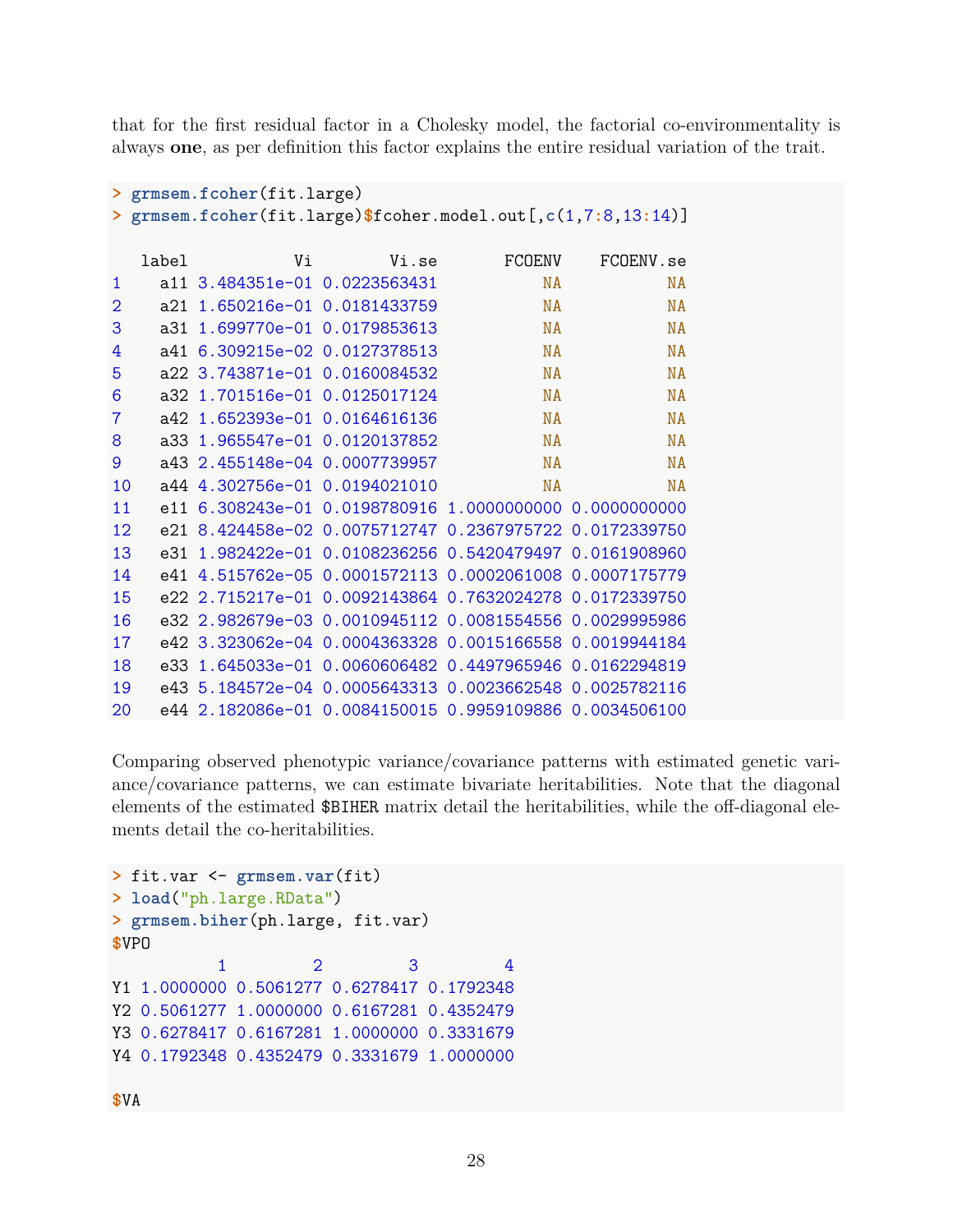$\mathbf{1}$  $2<sup>1</sup>$ 3 Y1 0.3484351 0.2397902 0.2433639 0.1482684 Y2 0.2397902 0.5394087 0.4198747 0.3507607 Y3 0.2433639 0.4198747 0.5366833 0.2642885 Y4 0.1482684 0.3507607 0.2642885 0.6588525 **\$BIHER**  $\mathbf{1}$  $\overline{2}$ 3 4 Y1 0.3484351 0.4737741 0.3876197 0.8272299 Y2 0.4737741 0.5394087 0.6808100 0.8058872 Y3 0.3876197 0.6808100 0.5366833 0.7932591 Y4 0.8272299 0.8058872 0.7932591 0.6588525  $$B$ THER.se  $\mathbf{1}$  $\overline{2}$  $\overline{3}$  $\overline{4}$ Y1 0.02235634 0.03281612 0.02814933 0.08451862 Y2 0.03281612 0.02017283 0.02711842 0.03588862 Y3 0.02814933 0.02711842 0.02042099 0.04548383 Y4 0.08451862 0.03588862 0.04548383 0.02078249 **\$BIHER.Z**  $\overline{2}$ 3  $\mathbf{1}$  $\overline{4}$ Y1 15.585514 14.43723 13.77012 9.787546 Y2 14.437234 26.73937 25.10508 22.455231 Y3 13.770125 25.10508 26.28097 17.440466 Y4 9.787546 22.45523 17.44047 31.702288 \$BIHER.p  $\overline{1}$  $\overline{2}$ 3  $\overline{4}$ Y1 9.132538e-55 3.017077e-47 3.855470e-43 1.273488e-22 Y2 3.017077e-47 1.641347e-157 4.377379e-139 1.137653e-111 Y3 3.855470e-43 4.377379e-139 3.165351e-152 4.067453e-68 Y4 1.273488e-22 1.137653e-111 4.067453e-68 1.444882e-220

#### 8.3.3 DS model

For comparison, we fit a quad-variate Direct Symmetric model (10 genetic and 10 residual variances) and obtain a near-identical model fit (loglikelihood).

```
#Do not run!
#Please downloaded externally
#load("G.large.RData")
#load("ph.large.RData")
#> out <- qrmsem. fit(ph. large,
```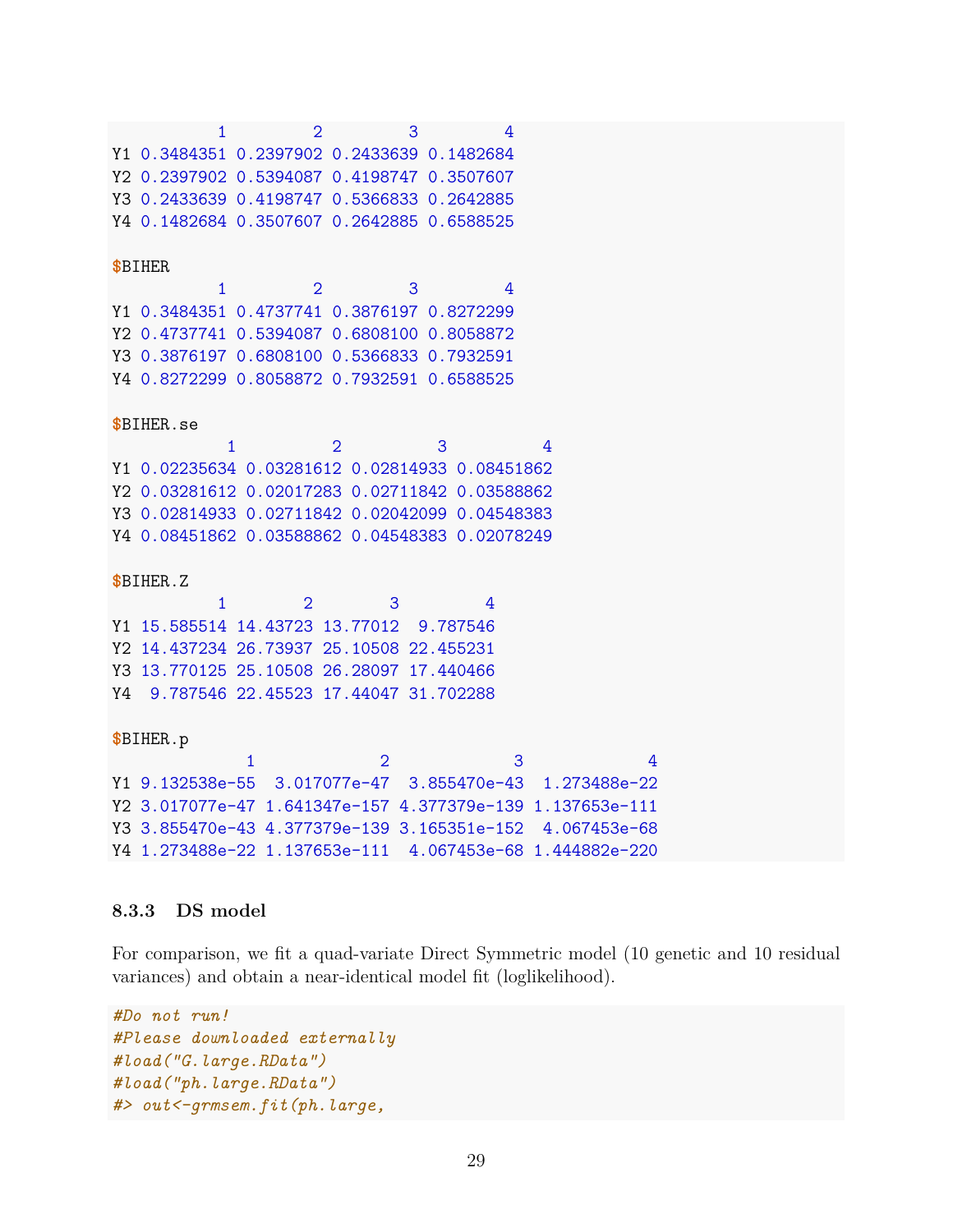G. large,  $\#$  $mode = "DS",$  $\#$  $LogL = TRUE,$  $#$  $est SE = TRUE$ )  $#$ 

 $>$  out

 $$$ model.in

|                |   | part label |           | value freepar |
|----------------|---|------------|-----------|---------------|
| 1              | a | A11        | 1.0000000 | 1             |
| $\overline{2}$ | a | A21 -      | 0.5061277 | 1             |
| 3              | a | A31        | 0.6278417 | 1             |
| 4              | a | A41        | 0.1792348 | 1             |
| 5              | a | A22 I      | 1.0000000 | 1             |
| 6              | a | A32        | 0.6167281 | 1             |
| 7              | a | A42        | 0.4352479 | 1             |
| 8              | a | A33 I      | 1.0000000 | 1             |
| 9              | a | A43        | 0.3331679 | 1             |
| 10             | a | A44        | 1.0000000 | 1             |
| 11             | e | E11 -      | 1.0000000 | 1             |
| 12             | e | E21        | 0.5061277 | 1             |
| 13             | e | E31        | 0.6278417 | 1             |
| 14             | e | E41        | 0.1792348 | 1             |
| 15             | e | E22        | 1.0000000 | 1             |
| 16             | e | E32        | 0.6167281 | 1             |
| 17             | e | E42 I      | 0.4352479 | 1             |
| 18             | e | F.33 I     | 1.0000000 | 1             |
| 19             | e | E43        | 0.3331679 | 1             |
| 20             | e | E44        | 1.0000000 | 1             |

\$model.fit\$LL  $[1] -4556.647$ 

\$model.fit\$calls function gradient 173 38

\$model.fit\$convergence  $[1] 0$ 

\$model.fit\$message **NULL**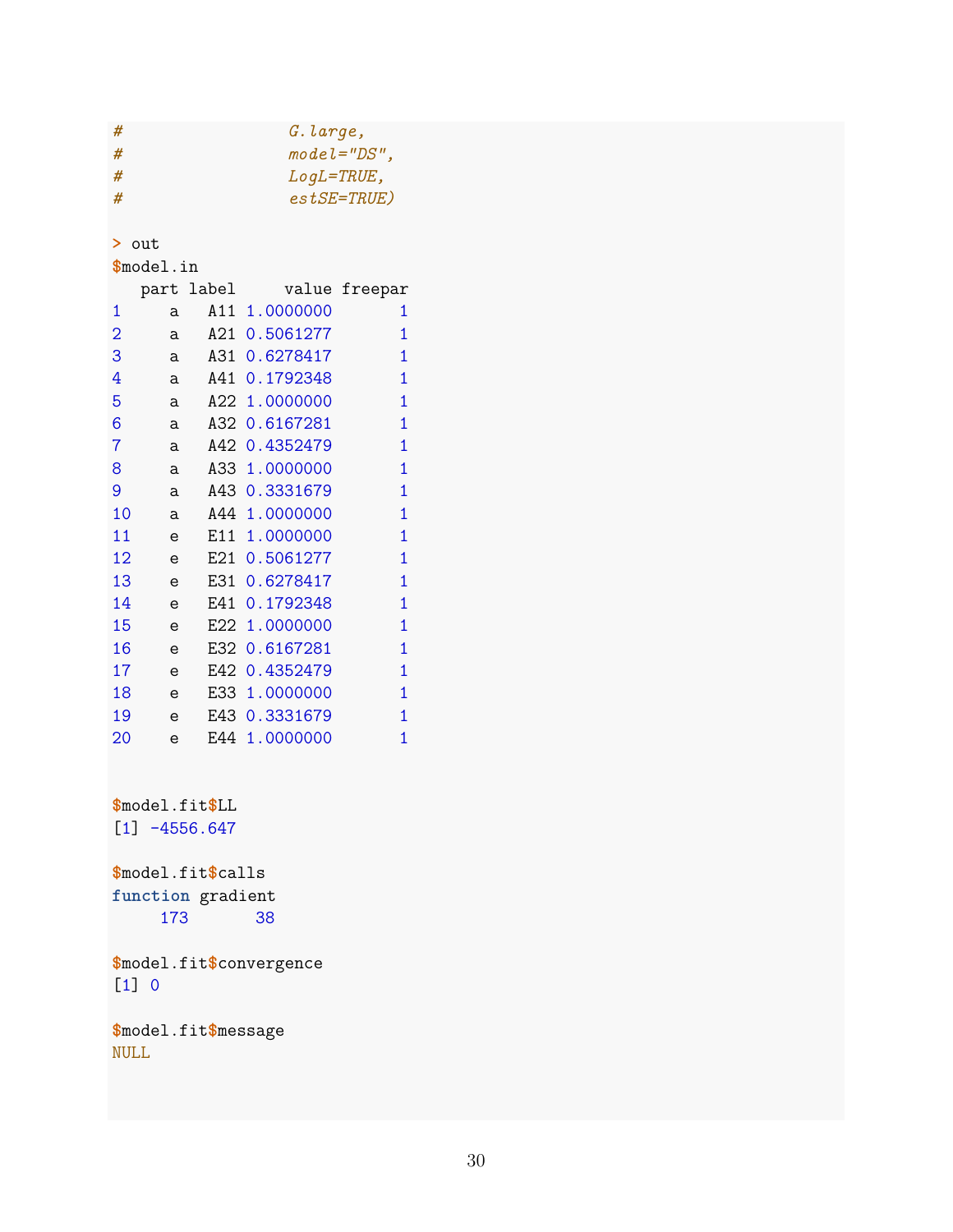|                  | \$model.out             |                  |                                                      |                                      |   |                                                               |  |  |  |
|------------------|-------------------------|------------------|------------------------------------------------------|--------------------------------------|---|---------------------------------------------------------------|--|--|--|
|                  | label                   | estimates        | gradient                                             | se                                   | Ζ | p                                                             |  |  |  |
| 1                | A11                     |                  | 0.348458001 -0.052226894 0.022356069 15.5867299      |                                      |   | 8.960447e-55                                                  |  |  |  |
| $\overline{2}$   | A21                     | 0.239787813      |                                                      | 0.073256044 0.016608680 14.4374998   |   | 3.005481e-47                                                  |  |  |  |
| 3                | A31                     | 0.243373776      |                                                      | 0.046398011 0.017672850 13.7710544   |   | 3.806174e-43                                                  |  |  |  |
| 4                | A41                     | 0.148252661      |                                                      | 0.045240115  0.015148427  9.7866704  |   | 1.284564e-22                                                  |  |  |  |
| 5                | A22                     |                  |                                                      |                                      |   | 0.539403719 -0.038929159 0.020172359 26.7397447 1.625068e-157 |  |  |  |
| $\boldsymbol{6}$ | A32                     | 0.419867512      |                                                      |                                      |   | 0.053261468  0.016724145  25.1054698  4.334317e-139           |  |  |  |
| $\overline{7}$   | A42                     |                  |                                                      |                                      |   | 0.350754104 -0.026684946 0.015620099 22.4553060 1.135724e-111 |  |  |  |
| $\bf 8$          | A33                     |                  |                                                      |                                      |   | 0.536686987 -0.032016186 0.020420456 26.2818311 3.094103e-152 |  |  |  |
| $\overline{9}$   | A43                     | 0.264276207      |                                                      | 0.014920668 0.015153366 17.4400997   |   | 4.093589e-68                                                  |  |  |  |
| 10               | A44                     | 0.658845787      |                                                      |                                      |   | 0.011119193  0.020782130  31.7025151  1.434490e-220           |  |  |  |
| 11               | E11                     |                  |                                                      |                                      |   | 0.630774354 -0.070278866 0.019875702 31.7359534 4.961474e-221 |  |  |  |
| 12               | E21                     | 0.230506722      |                                                      | 0.166057579 0.012209173 18.8797985   |   | 1.672229e-79                                                  |  |  |  |
| 13               | E31                     | 0.353594799      |                                                      |                                      |   | 0.308389144  0.013677755  25.8518155  2.321384e-147           |  |  |  |
| 14               | E41                     |                  | $-0.005335735 - 0.015130111 0.009287206 - 0.5745253$ |                                      |   | 5.656124e-01                                                  |  |  |  |
| 15               | E22                     |                  |                                                      |                                      |   | 0.355757271 -0.040844105 0.012054375 29.5127094 1.977804e-191 |  |  |  |
| 16               | E32                     |                  | 0.100760965 -0.097429983 0.009084347 11.0917126      |                                      |   | 1.376273e-28                                                  |  |  |  |
| 17               | E42                     | $-0.011450535$   |                                                      | 0.016775106 0.007093098 -1.6143207   |   | 1.064579e-01                                                  |  |  |  |
| 18               | E33                     |                  |                                                      |                                      |   | 0.365701992 -0.075051659 0.012412202 29.4631041 8.554205e-191 |  |  |  |
| 19               |                         | E43 -0.011230439 |                                                      | $0.004879057 0.007220099 -1.5554412$ |   | 1.198410e-01                                                  |  |  |  |
| 20               | E44                     | 0.219102869      |                                                      |                                      |   | 0.026457431  0.008358236  26.2140086  1.839860e-151           |  |  |  |
| k                |                         |                  |                                                      |                                      |   |                                                               |  |  |  |
| $[1] 4$          |                         |                  |                                                      |                                      |   |                                                               |  |  |  |
|                  |                         |                  |                                                      |                                      |   |                                                               |  |  |  |
| $\mathbf{\$n}$   |                         |                  |                                                      |                                      |   |                                                               |  |  |  |
|                  | $[1]$<br>20000          |                  |                                                      |                                      |   |                                                               |  |  |  |
|                  | $$n.$ obs               |                  |                                                      |                                      |   |                                                               |  |  |  |
|                  | [1] 5000 5000 5000 5000 |                  |                                                      |                                      |   |                                                               |  |  |  |
|                  | $n.$ ind                |                  |                                                      |                                      |   |                                                               |  |  |  |
|                  | [1] 5000                |                  |                                                      |                                      |   |                                                               |  |  |  |
|                  |                         |                  |                                                      |                                      |   |                                                               |  |  |  |

**\$**model [1] "DS"

Similarly, the variance parameter estimates and SEs for the Direct Symmetric model are near-identical to those derived for the Cholesky decomposition model.

```
> var.out<-grmsem.var(out)
> print(var.out)
$VA
```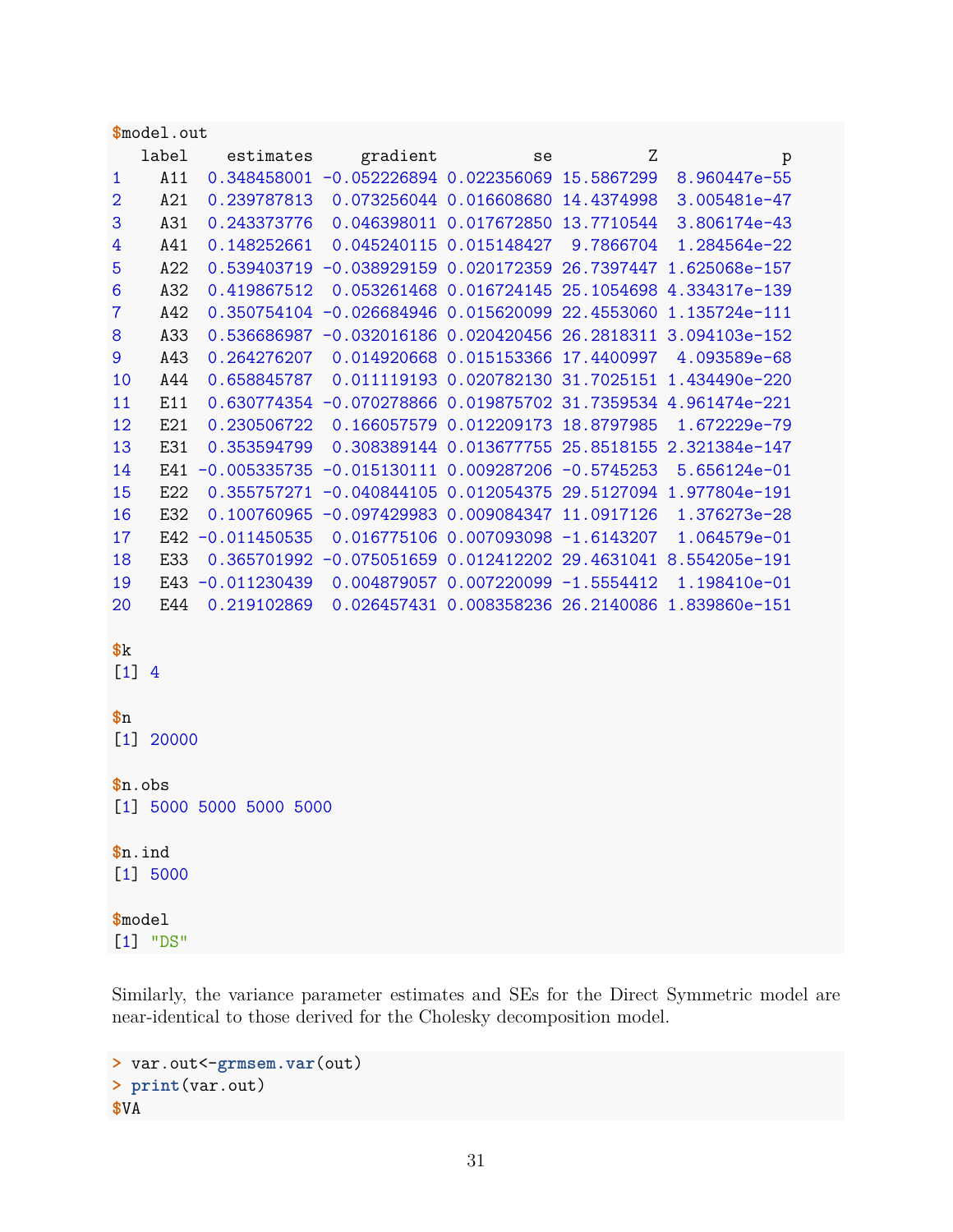$1 \qquad \qquad 2 \qquad \qquad 3 \qquad \qquad 4$ Y1 0.3484580 0.2397878 0.2433738 0.4198675 Y2 0.2397878 0.5394037 0.1482527 0.3507541 Y3 0.2433738 0.4198675 0.5366870 0.2642762 Y4 0.1482527 0.3507541 0.2642762 0.6588458

#### $$VA.se$

 $\sim$  4  $2<sup>1</sup>$  $\mathbf{1}$  $\mathbf{3}$ Y1 0.02235607 0.01660868 0.01767285 0.01672414 Y2 0.01660868 0.02017236 0.01514843 0.01562010 Y3 0.01767285 0.01672414 0.02042046 0.01515337 Y4 0.01514843 0.01562010 0.01515337 0.02078213

#### \$VE

|  | З                                                                            |  |
|--|------------------------------------------------------------------------------|--|
|  | Y1 0.630774354 0.23050672 0.353594799 0.10076097                             |  |
|  | $Y2 \quad 0.230506722 \quad 0.35575727 \quad -0.005335735 \quad -0.01145053$ |  |
|  | Y3  0.353594799  0.10076097  0.365701992  -0.01123044                        |  |
|  | $Y4 - 0.005335735 - 0.01145053 - 0.011230439 - 0.21910287$                   |  |

#### $$VE.se$

|  | Y1 0.019875702 0.012209173 0.013677755 0.009084347 |  |
|--|----------------------------------------------------|--|
|  | Y2 0.012209173 0.012054375 0.009287206 0.007093098 |  |
|  | Y3 0.013677755 0.009084347 0.012412202 0.007220099 |  |
|  | Y4 0.009287206 0.007093098 0.007220099 0.008358236 |  |

#### $$VP$

|  |                                            | २ |  |
|--|--------------------------------------------|---|--|
|  | Y1 0.9792324 0.4702945 0.5969686 0.5206285 |   |  |
|  | Y2 0.4702945 0.8951610 0.1429169 0.3393036 |   |  |
|  | Y3 0.5969686 0.5206285 0.9023890 0.2530458 |   |  |
|  | Y4 0.1429169 0.3393036 0.2530458 0.8779487 |   |  |

#### $$RG$

|  |                                            | -2 | 4 |
|--|--------------------------------------------|----|---|
|  | Y1 1.0000000 0.5530889 0.5627792 0.8762846 |    |   |
|  | Y2 0.5530889 1.0000000 0.2755402 0.5883746 |    |   |
|  | Y3 0.5627792 0.7803596 1.0000000 0.4444323 |    |   |
|  | Y4 0.3094107 0.5883746 0.4444323 1.0000000 |    |   |

#### $RG.se$

|  | Y1 0.00000000 0.02488339 0.02233109 0.03667066 |  |
|--|------------------------------------------------|--|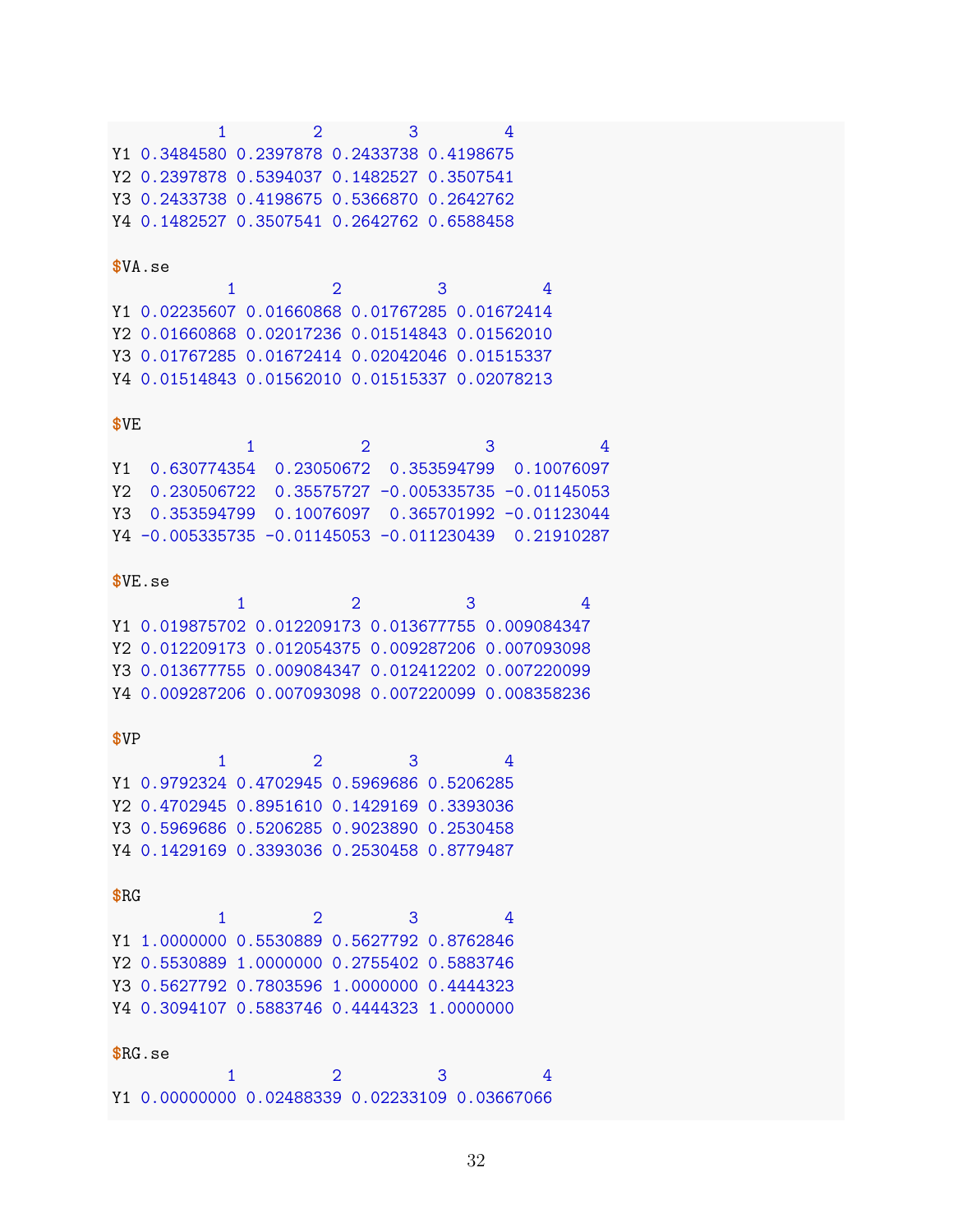```
Y2 0.02488339 0.00000000 0.02690300 0.01976462
Y3 0.02233109 0.01557817 0.00000000 0.02206248
Y4 0.03055988 0.01976462 0.02206248 0.00000000
$RE
           1 2 3 4
Y1 1.00000000 0.48659729 0.73621590 0.27103868
Y2 0.48659729 1.00000000 -0.01479291 -0.04101331
Y3 0.73621590 0.27935199 1.00000000 -0.03967428
Y4 -0.01435269 -0.04101331 -0.03967428 1.00000000
$RE.se
            1 2 3 4
Y1 4.413292e-18 0.01770803 1.099634e-02 0.02340894
Y2 1.770803e-02 0.00000000 2.576743e-02 0.02549942
Y3 1.099634e-02 0.02164575 5.512125e-18 0.02555251
Y4 2.499120e-02 0.02549942 2.555251e-02 0.00000000
```
# <span id="page-32-0"></span>**9 GREML versus GRM-SEM**

The GREML method implemented in the software [GCTA](https://cnsgenomics.com/software/gcta/) (Yang *et al.* 2011) can be used to estimate bivariate genetic correlations based on variance/covariance estimates for two traits. Transforming the quad-variate simulated data large grmsem data above into GCTA format (large.gcta.grm.gz, large.gcta.phe, large.gcta.grm.id), the bivariate model estimates from GREML and grmsem analyses can be compared, here shown for traits Y1 and Y2 (the first two of the 4 simulated traits). We carried out a comparison of model estimates from bi-variate GCTA GREML and GRM-SEM models for two selected traits of the simulated quad-variate large data set.

GCTA GREML estimates were fitted as follows:

```
gcta64 --reml-bivar 1 2 --grm-gz large.gcta --pheno large.gcta.phe
--reml-bivar-lrt-rg 0 --thread-num 4 --out Y1_Y2 --reml-maxit 1000 >
large.gcta.Y1Y2.log`
```
which yielded the estimates:

```
Summary result of REML analysis (shortened output):
Source Variance SE
V(G)/Vp_tr1 0.361387 0.020470
V(G)/Vp_tr2 0.635426 0.015053
rG 0.557367 0.026039
```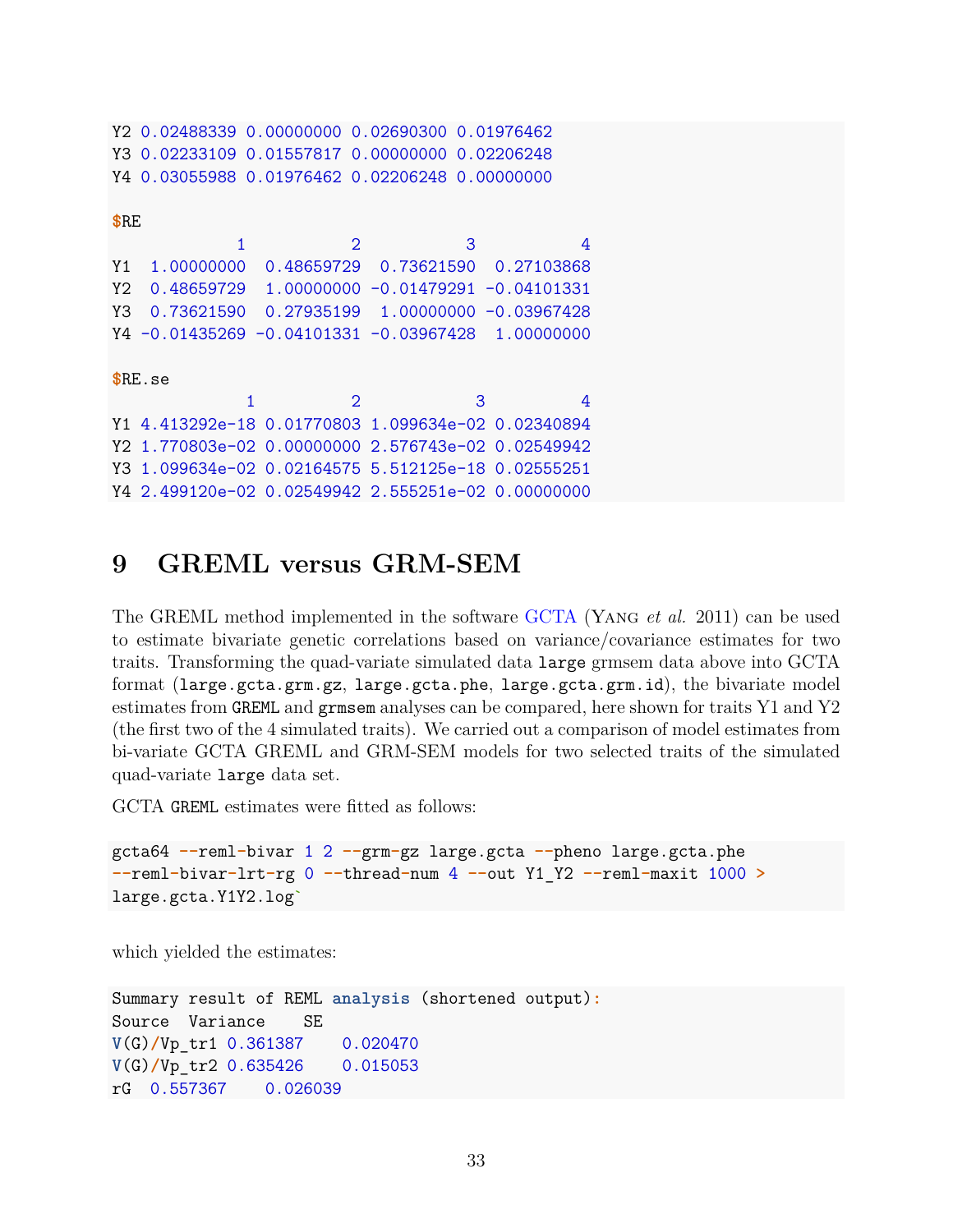Similar estimates can be obtained with grmsem, fitting a Cholesky model:

```
load("ph.large.RData")
load("G.large.RData")
ph.biv<-ph.large[,c(1,2)]
fit <- grmsem.fit(ph.biv, G.large, LogL = TRUE, estSE = TRUE)
print(fit)
st.fit <- grmsem.stpar(fit)
print(st.fit)
st.var.fit <- grmsem.var(st.fit)
print(st.var.fit)
```
The standardised variances are (shortened output):

```
$VA
          1 2
Y1 0.3613708 0.2669526
Y2 0.2669526 0.6349136
$VA.se
           1 2
Y1 0.01943807 0.01555813
Y2 0.01555813 0.01355490
$RG
          1 2
Y1 1.0000000 0.5573145
Y2 0.5573145 1.0000000
$RG.se
            1 2
Y1 7.179876e-18 0.0239077
Y2 2.390770e-02 0.0000000
```
Both, GREML and GRM-SEM estimates from bivariate models, correspond to the GRM-SEM estimates from the quad-variate Cholesky model (see above).

# <span id="page-33-0"></span>**References**

LEE S. H., YANG J., GODDARD M. E., VISSCHER P. M., WRAY N. R., 2012 Estimation of pleiotropy between complex diseases using single-nucleotide polymorphism-derived genomic relationships and restricted maximum likelihood. Bioinformatics **28**: 2540–2542.